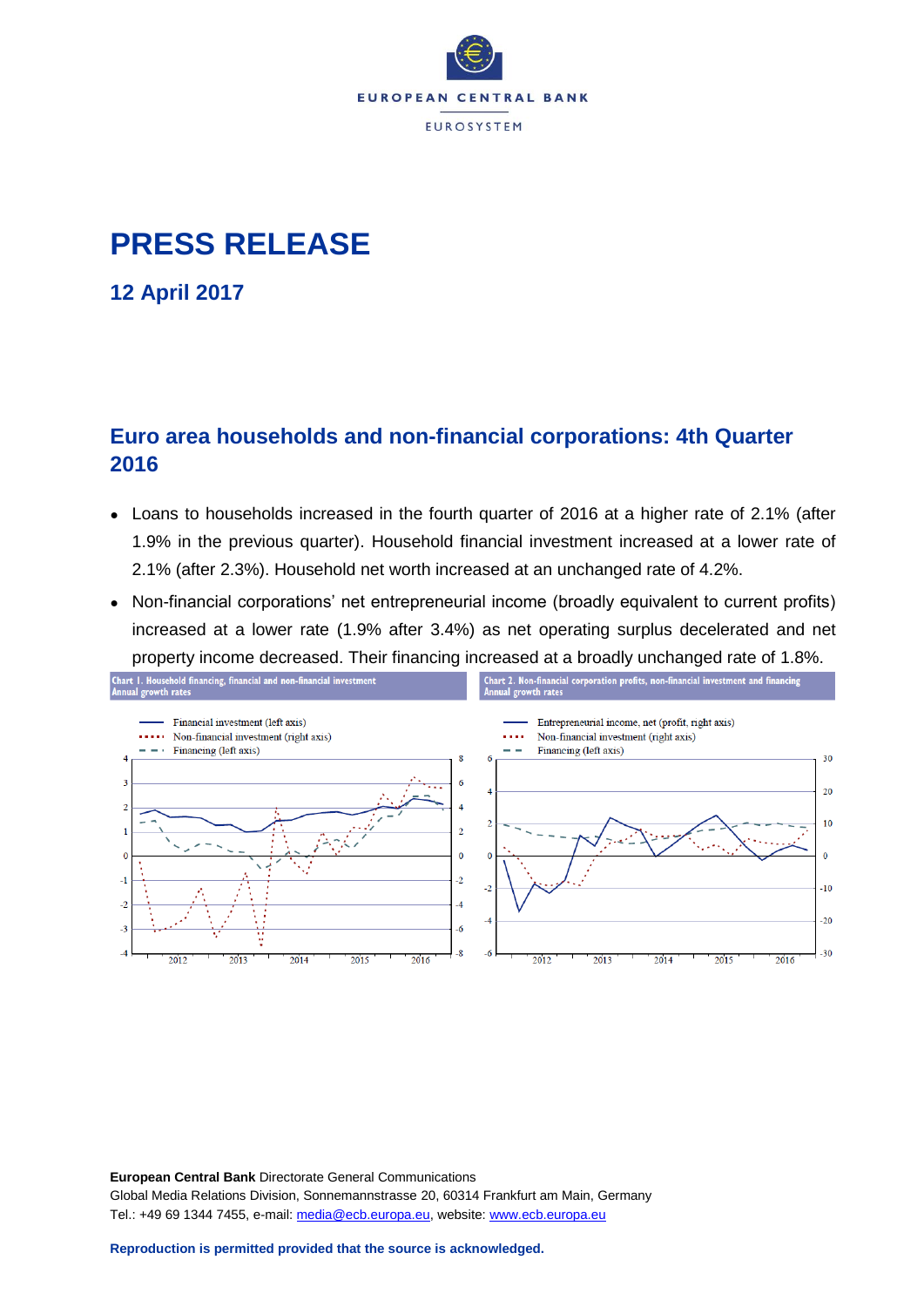### **Households**

Household gross disposable income increased at an unchanged rate of 1.9% in the fourth quarter of 2016. Gross operating surplus and mixed income from the self-employed increased at a lower rate (fourth quarter 2016: 2.3%, third quarter: 2.7%), while the compensation of employees grew at a broadly unchanged rate of 2.7%. Household consumption expenditure grew at a higher rate of 2.7% (after 2.1%).

The household gross saving rate in the fourth quarter of 2016 was 12.3%, compared to 12.4% a year ago.

Household gross non-financial investment (which refers mainly to housing) grew at a broadly unchanged rate, compared with the previous quarter, of 5.6%. Loans to households, the main component of household financing increased at a higher rate of 2.1% (after 1.9%).

Household financial investment grew at a lower rate of 2.1% (after 2.3%). Among the components, currency and deposits grew at a higher rate (4.2% after 3.8%). Life insurance and pension schemes grew at a lower rate (2.8% after 3.1%), and shares and other equity decelerated as well (0.6% after 1.1%). Investment in debt securities continued to decline at a high rate (-12.7% after -10.7%).

Household net worth increased at an unchanged rate of 4.2%, as net valuation gains on financial and non-financial assets as well as investments were only partly offset by the incurrence of liabilities. The value of housing wealth increased at a higher rate (4.9% after 4.3%). The household debt-to-income ratio continued to decrease, to 93.6% in the fourth quarter of 2016 from 94.1% in the fourth quarter of 2015, as disposable income grew faster than loans to households. Table A summarises the main results for households, expressed as a percentage of adjusted disposable income (For details, see also Table 1 in the Annex).

| Table A Household saving, change in net worth and debt<br>(percentages of adjusted gross disposable income, based on four-quarter cumulated flows) |        |        |        |        |        |        |        |        |  |  |  |  |
|----------------------------------------------------------------------------------------------------------------------------------------------------|--------|--------|--------|--------|--------|--------|--------|--------|--|--|--|--|
|                                                                                                                                                    | 2015Q1 | 2015Q2 | 2015Q3 | 2015Q4 | 2016Q1 | 2016Q2 | 2016Q3 | 2016Q4 |  |  |  |  |
| Saving rate (gross)                                                                                                                                | 12.6   | 12.6   | 12.4   | 12.4   | 12.5   | 12.5   | 12.5   | 12.3   |  |  |  |  |
| Change in net worth                                                                                                                                | 27.4   | 18.6   | 15.9   | 21.3   | 13.4   | 21.3   | 28.4   | 28.4   |  |  |  |  |
| Non-financial investment (net)                                                                                                                     | 1.1    | 1.1    | 1.1    | 1.1    | 1.2    | 1.3    | 1.3    | 1.41   |  |  |  |  |
| Non-financial investment (gross)                                                                                                                   | 8.2    | 8.2    | 8.2    | 8.3    | 8.3    | 8.4    | 8.5    | 8.5    |  |  |  |  |
| Consumption of fixed capital (-)                                                                                                                   | 7.1    | 7.1    | 7.1    | 7.1    | 7.1    | 7.1    | 7.1    | 7.21   |  |  |  |  |
| Financial investment                                                                                                                               | 5.8    | 5.5    | 5.9    | 6.7    | 6.6    | 7.7    | 7.4    | 7.0I   |  |  |  |  |
| Financing (-)                                                                                                                                      | 0.7    | 0.3    | 1.0    | 1.7    | 1.7    | 2.5    | 2.6    | 2.0    |  |  |  |  |
| Revaluation of assets and other changes                                                                                                            | 21.3   | 12.4   | 9.9    | 15.2   | 7.3    | 14.9   | 22.2   | 22.0   |  |  |  |  |
| Debt (Ioans, outstanding amount)                                                                                                                   | 94.4   | 94.2   | 94.2   | 94.1   | 93.5   | 93.6   | 93.5   | 93.6   |  |  |  |  |

### **Non-financial corporations**

Non-financial corporations' net entrepreneurial income (broadly equivalent to current profits) increased at a lower rate (1.9% after 3.4%) in the fourth quarter of 2016, as net operating surplus decelerated and net property income decreased. Net value added increased at a lower rate (2.3% after 2.7%). Partly due to one-off effects, annual growth of gross non-financial investment and gross fixed capital formation accelerated (8.0% after 3.8%, and 9.9% after 3.6%). Financing of non-financial corporations grew at a

**European Central Bank** Directorate General Communications Global Media Relations Division, Sonnemannstrasse 20, 60314 Frankfurt am Main, Germany Tel.: +49 69 1344 7455, e-mail: [media@ecb.europa.eu,](mailto:media@ecb.europa.eu) website[: www.ecb.europa.eu](http://www.ecb.europa.eu/)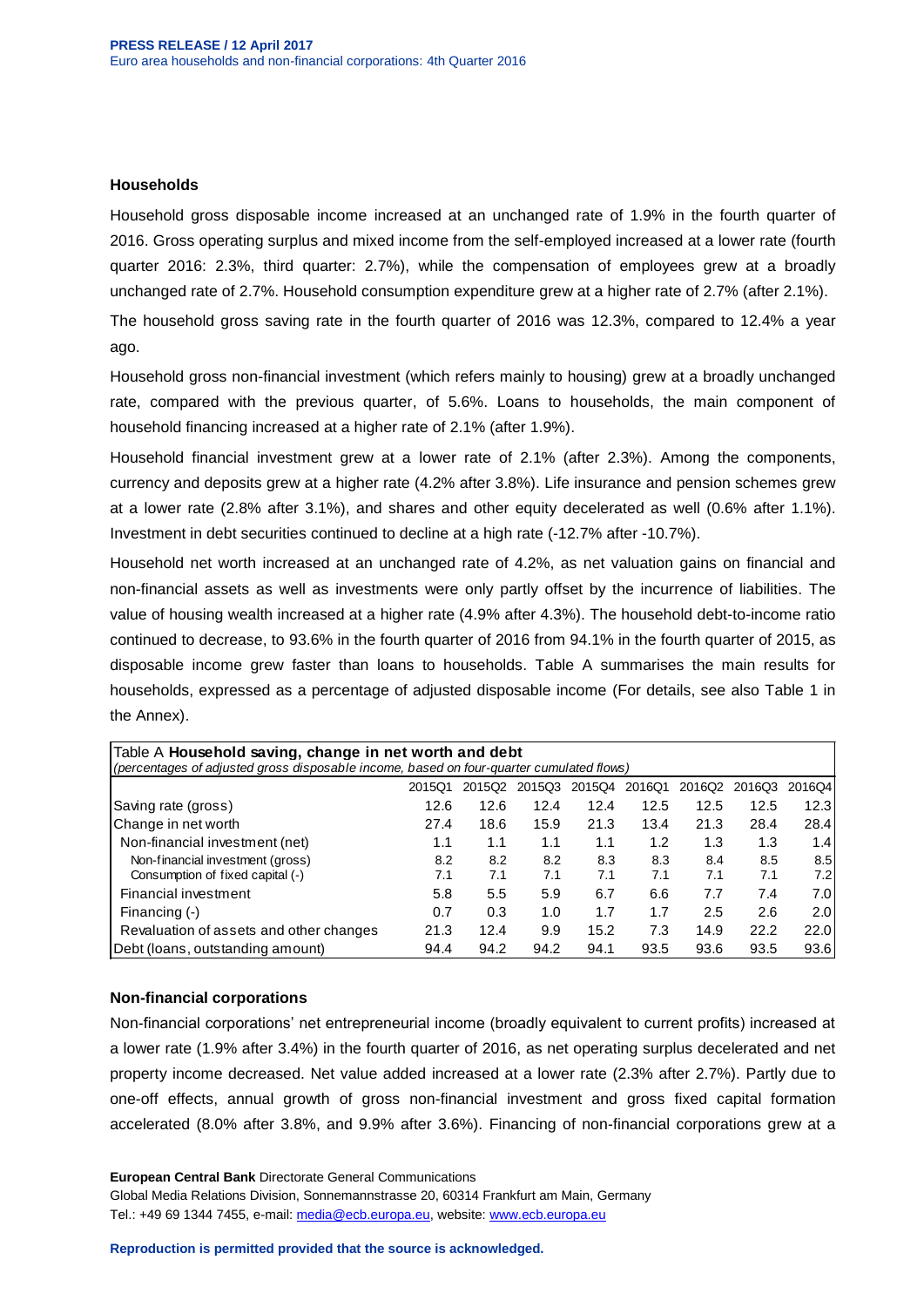broadly unchanged rate of 1.8%. Loan financing grew at a higher rate (1.2% after 1.0%), as loans received from MFIs grew at a higher rate and loans from non-MFIs decreased.<sup>1</sup> The decrease in non-MFI loans is mostly due to a decline in loans from other financial institutions, such as holding companies and financing subsidiaries, in the euro area. The issuance of debt securities grew at a higher rate (6.4% after 5.8%), as did trade credit financing (3.6% after 2.7%). Equity financing grew at a broadly unchanged rate  $(1.7\%)$ .

The debt-to-GDP ratio decreased to 133.1% compared to 133.6% in the fourth quarter of 2015.

Financial investment grew at a lower rate compared to the third quarter of 2016 (3.3% after 3.6%). Among the components, loans granted grew at a higher rate (2.3% after 1.8%), while investment in shares and other equity decelerated (3.8% after 4.0%). Table B summarises the main results for non-financial corporations, expressed as a percentage of net value added (For details, see also Table 2 in the Annex).

| Table B Non-financial corporations                                           |       |       |       |       |       |       |       |       |  |  |  |  |  |
|------------------------------------------------------------------------------|-------|-------|-------|-------|-------|-------|-------|-------|--|--|--|--|--|
| (percentages of value added (net), based on four-quarter cumulated flows)    |       |       |       |       |       |       |       |       |  |  |  |  |  |
| 2015Q4<br>2016Q4<br>2015Q1<br>201503<br>2016Q1<br>2016Q2<br>2015Q2<br>2016Q3 |       |       |       |       |       |       |       |       |  |  |  |  |  |
| Entrepreneurial income, net (current profits)                                | 33.5  | 34.4  | 34.7  | 34.5  | 34.1  | 33.9  | 34.0  | 33.9  |  |  |  |  |  |
| Saving, net (retained earnings)                                              | 5.3   | 6.2   | 6.4   | 6.6   | 6.8   | 7.0   | 7.3   | 7.4   |  |  |  |  |  |
| Non-financial investment, net                                                | 3.6   | 3.5   | 3.2   | 3.2   | 3.4   | 3.4   | 3.5   | 3.9   |  |  |  |  |  |
| Non-financial investment (gross)                                             | 27.7  | 27.7  | 27.5  | 27.5  | 27.6  | 27.5  | 27.6  | 28.0  |  |  |  |  |  |
| Consumption of fixed capital (-)                                             | 24.1  | 24.2  | 24.3  | 24.3  | 24.2  | 24.1  | 24.1  | 24.1  |  |  |  |  |  |
| lFinancial investment                                                        | 12.9  | 14.1  | 15.6  | 17.3  | 17.1  | 17.3  | 16.2  | 15.4  |  |  |  |  |  |
| Financing                                                                    | 10.4  | 10.8  | 11.6  | 13.4  | 13.0  | 13.7  | 12.1  | 12.2  |  |  |  |  |  |
| (Debt (outstanding amount to GDP)                                            | 136.0 | 135.2 | 134.0 | 133.6 | 132.7 | 133.9 | 132.6 | 133.1 |  |  |  |  |  |

These data come from a first release of quarterly euro area sector accounts from the European Central Bank (ECB) and Eurostat, the statistical office of the European Union.

This release incorporates revisions to previous quarters.

Information on quarterly financial and non-financial accounts by institutional sector including euro area and national charts is available on the "Sector Accounts" page of the Statistics section of the ECB's website at **Macroeconomic [statistics/Sector accounts](http://www.ecb.europa.eu/stats/acc/html/index.en.html)** (direct link to the sector accounts data in the ECB's Statistical Data Warehouse **[Sector account data](http://sdw.ecb.europa.eu/browse.do?node=9691132)**). A new visual presentation of who-to-whom funding relationships between sectors is available in "Our statistics" at [http://www.euro-area-statistics.org.](http://www.euro-area-statistics.org/)

A press release covering all institutional sectors is scheduled for April 28th. More information, including the release calendar, is available under "Euro area accounts" in the statistics section of the ECB's website at: [calendar.](http://www.ecb.europa.eu/press/calendars/statscal/eaa/html/index.en.html)

**For media queries, please contact Stefan Ruhkamp, tel.: +49 69 1344 5057.**

 1 Loan financing comprises loans granted by all sectors (including loans granted by non-MFI financial institutions) and by creditors that are not residents in the euro area.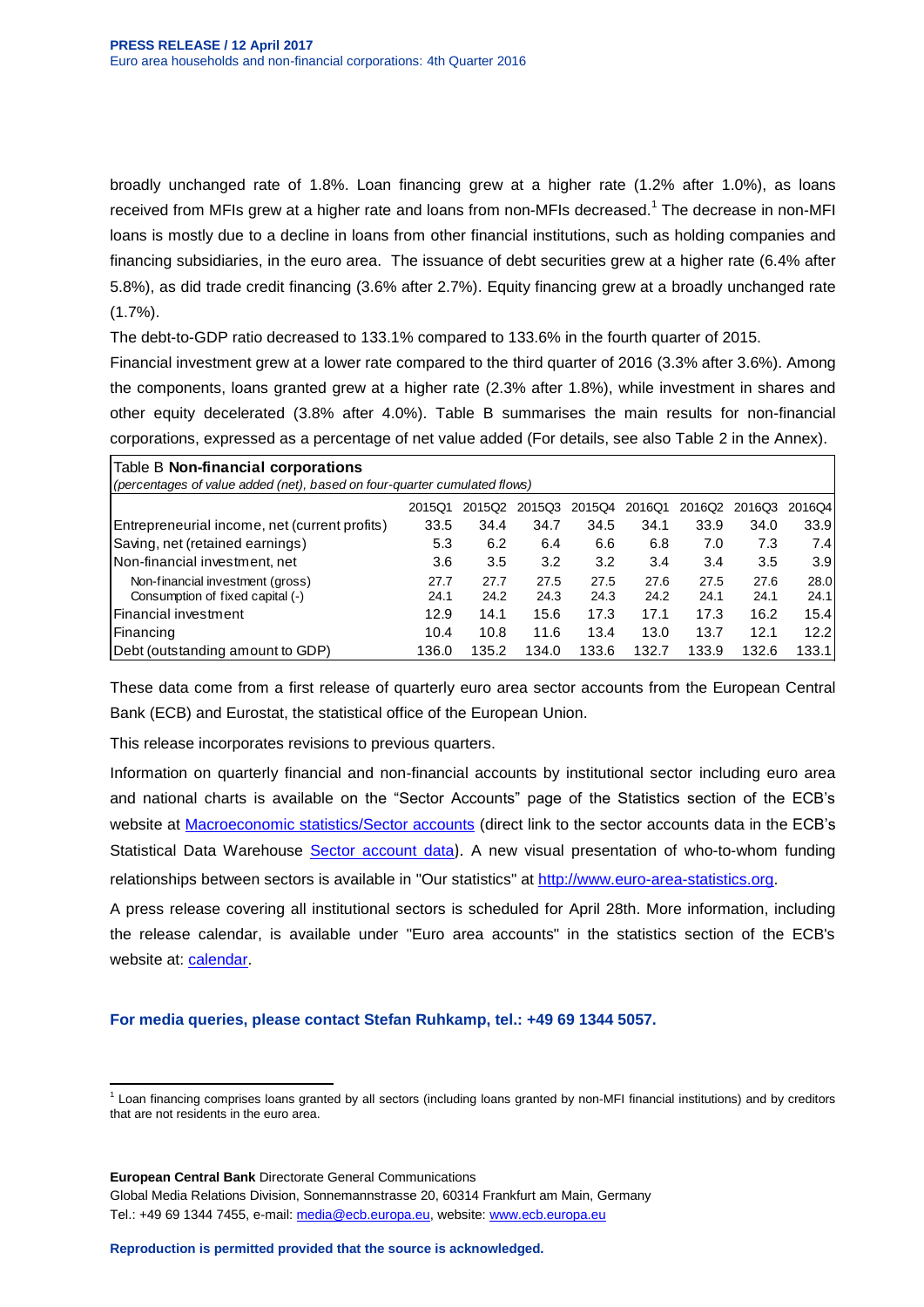### **Notes:**

- The annual growth rate of non-financial transactions and of outstanding assets and liabilities (stocks) is calculated as the percentage change between the value for a given quarter and that value recorded four quarters earlier. The annual growth rates used for financial transactions refer to the total value of transactions during the year in relation to the outstanding stock a year before.
- Net entrepreneurial income is broadly equivalent to current profits in business accounting (after the receipt and payment of interest and including the profits of foreign subsidiaries, but before the payment of income taxes and dividends).
- The sum of household debt and non-financial corporation debt (also referred to as "private debt"), as a percentage of GDP is one of the headline indicators of the macroeconomic imbalances procedure (MIP). For non-financial corporations the definition of debt used by the MIP differs from the definition applied here as the MIP indicator is based on annual, consolidated data, moreover, pension fund reserve liabilities and trade credits are excluded. For the MIP data see: [Annual](http://sdw.ecb.europa.eu/reports.do?node=1000004048)  [scoreboard for the surveillance of macroeconomic imbalances.](http://sdw.ecb.europa.eu/reports.do?node=1000004048)
- Further methodological information is available at: [Euro area accounts.](http://www.ecb.europa.eu/stats/acc/html/index.en.html)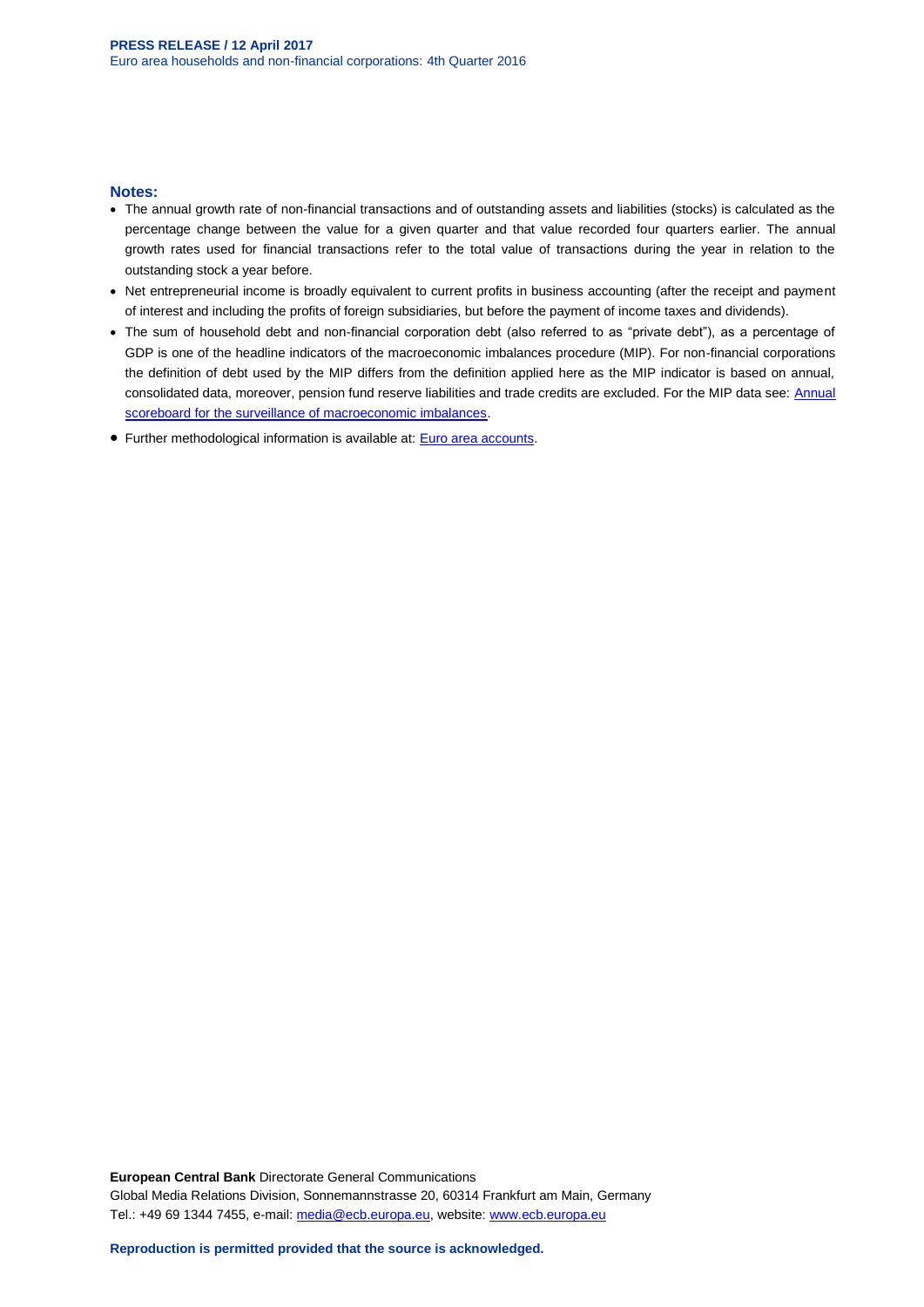## **Euro area charts and additional tables for all institutional sectors**

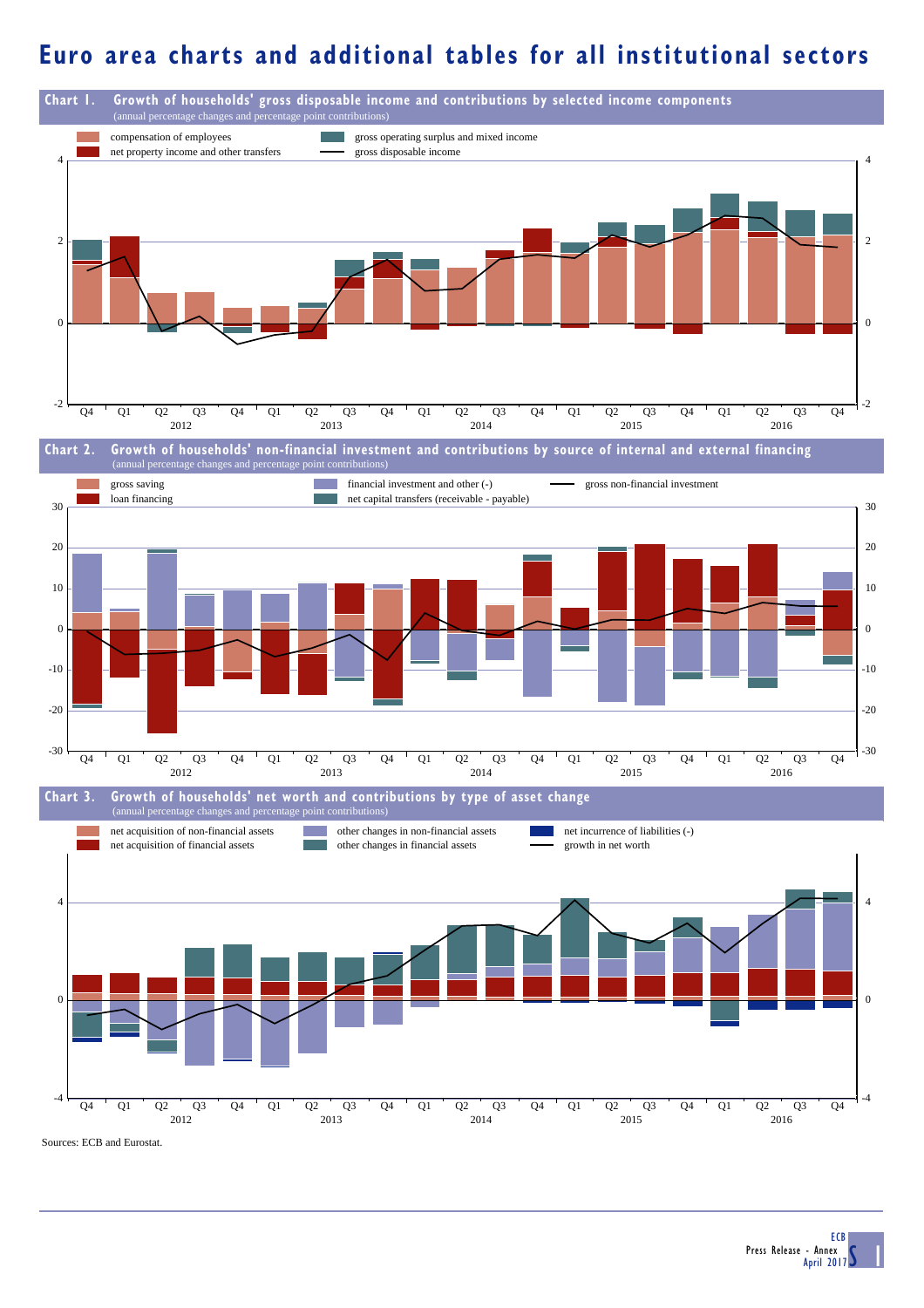# **Euro area non-financial corporations**



Sources: ECB and Eurostat.

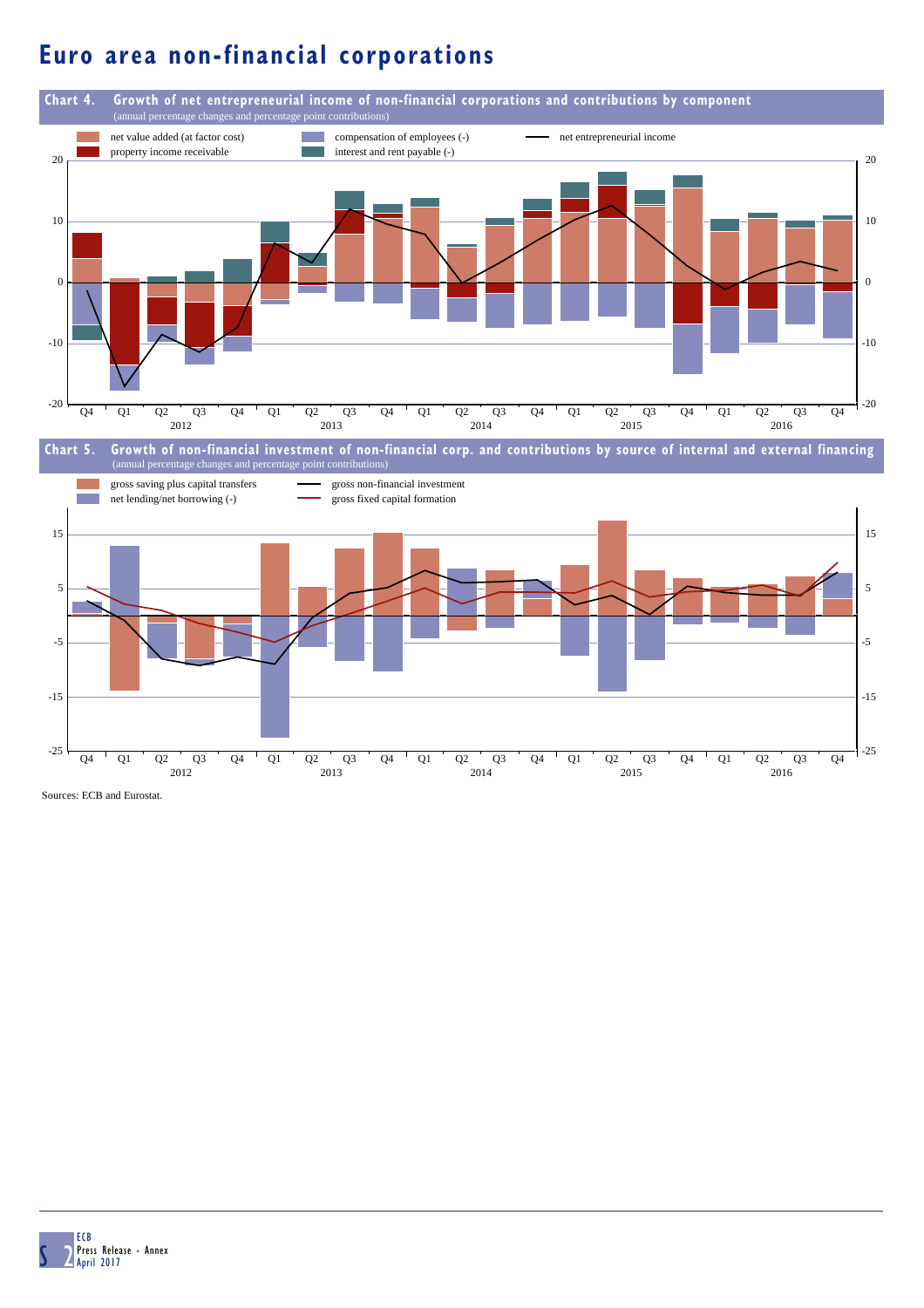### **Table 1. Households 1)** (EUR billions)

| 2013<br>2016 Q3<br>2015 Q4<br>2016 Q4<br>2014<br>2015 Q4<br>2016 Q1<br>2016 Q2<br>2016 Q3<br>2016 Q4<br>2016 Q4<br>Compensation of employees<br>4,777<br>4,872<br>5,033<br>5,068<br>5,102<br>5,138<br>2.8<br>2.7<br>75.9<br>76.4<br>4,997<br>Gross operating surplus and mixed income<br>1,528<br>1,555<br>1,564<br>1,577<br>1,588<br>1,596<br>2.7<br>2.3<br>23.6<br>23.7<br>1,526<br>Property income (receivable - payable)<br>825<br>815<br>820<br>824<br>818<br>815<br>12.4<br>12.1<br>818<br>Net social benefits and contributions (rec. - pay.)<br>83<br>89<br>84<br>90<br>90<br>89<br>91<br>1.4<br>1.3<br>Other current transfers (receivable - payable)<br>Taxes (on income and wealth) (-)<br>6,302<br>6,379<br>6,504<br>6,619<br>6,651<br>1.9<br>1.9<br>98.8<br>98.8<br>Gross disposable income (HGDI)<br>6,545<br>6,589<br>+Adj. for change in net worth in pension fund $3$<br>81<br>85<br>79<br>79<br>3.3<br>1.2<br>1.2<br>78<br>78<br>79<br>$-1.0$<br>100.0<br>6,382<br>6,582<br>6,730<br>1.9<br>100.0<br>6,464<br>6,623<br>6,667<br>6,699<br>1.8<br>5,798<br>2.1<br>2.7<br>87.7<br>5,586<br>5,649<br>5,765<br>5,831<br>5,861<br>5,900<br>87.6<br>797<br>838<br>829<br>0.8<br>12.4<br>815<br>817<br>826<br>837<br>-4.0<br>12.3<br>Net capital transfers (receivable - payable)<br>9<br>7<br>3<br>3<br>$-3$<br>$-7$<br>0.1<br>$-0.1$<br>$-1$<br><b>Gross fixed capital formation</b><br>561<br>569<br>574<br>8.3<br>8.5<br>535<br>535<br>546<br>551<br>5.5<br>4.1<br>Net acquisition of other non-financial assets <sup>4)</sup><br>$-8$<br>$-3$<br>$-1$<br>$-1$<br>$-2$<br>$-2$<br>$\mathbf{0}$<br>0.0<br>0.0<br><b>Gross non-financial investment</b><br>527<br>550<br>559<br>567<br>8.3<br>8.5<br>532<br>545<br>575<br>5.7<br>5.6<br>93<br>73<br>70<br>75<br>78<br>84<br>89<br>22.7<br>22.0<br>1.1<br>Net non-financial investment<br>1.4<br>279<br>289<br>276<br>279<br>277<br>248<br>4.2<br>3.7<br>Net lending $(+)/$ net borrowing $(-)$<br>268<br>annual growth<br>percentage of<br>HGDI, adjusted 3)<br><b>Financial transactions</b><br>four-quarter-cumulated sums<br>rates <sup>5)</sup><br>2013<br>2016 Q4<br>2015 Q4<br>2014<br>2015 Q4<br>2016 Q1<br>2016 Q2<br>2016 Q3<br>2016 Q3<br>2016 Q4<br>2016 Q4<br>2.3<br>6.7<br>207<br>364<br>440<br>436<br>516<br>499<br>468<br>2.1<br>7.0<br>307<br>175<br>170<br>194<br>211<br>241<br>275<br>3.8<br>4.2<br>2.9<br>4.6<br>Currency and deposits<br>$-184$<br>$-196$<br>$-120$<br>$-96$<br>$-112$<br>$-10.7$<br>$-2.4$<br>$-1.7$<br>Debt securities<br>$-160$<br>-101<br>$-12.7$<br>81<br>199<br>130<br>35<br>1.1<br>3.0<br>0.5<br>Shares and other equity<br>144<br>116<br>63<br>0.6<br>$-30$<br>34<br>8<br>$-0.2$<br>$-0.2$<br>Listed shares<br>8<br>$-16$<br>14<br>$-16$<br>1.0<br>$-1.7$<br>67<br>37<br>29<br>13<br>$\mathbf{0}$<br>$-0.2$<br>0.0<br>0.6<br>0.0<br>Unlisted shares and other equity<br>1<br>-6<br>44<br>178<br>87<br>69<br>60<br>51<br>3.2<br>2.7<br>0.8<br>Investment fund shares<br>136<br>2.6<br>154<br>225<br>192<br>191<br>199<br>206<br>190<br>2.9<br>2.8<br>Life insurance and pension schemes<br>3.1<br>2.8<br>Other financial assets <sup>6)</sup><br>$-19$<br>21<br>14<br>25<br>51<br>48<br>0.2<br>0.7<br>62<br>$-37$<br>35<br>169<br>172<br>137<br>2.0<br>1.7<br>2.0<br>113<br>115<br>2.5<br>$-33$<br>8<br>84<br>96<br>117<br>1.9<br>2.1<br>1.3<br>1.9<br>Loans<br>114<br>131<br>$-12$<br>$-8$<br>$-13$<br>$-10$<br>$-9$<br>$-13$<br>$-3.0$<br>$-0.1$<br>$-0.2$<br>Short-term<br>-6<br>$-4.4$<br>$-21$<br>90<br>108<br>2.2<br>2.4<br>1.4<br>2.1<br>Long-term<br>16<br>124<br>127<br>144<br>27<br>30<br>19<br>55<br>55<br>7.9<br>0.4<br>0.1<br>Other liabilities 7)<br>$-4$<br>6<br>0.8<br>244<br>330<br>322<br>347<br>327<br>2.2<br>2.2<br>5.0<br>4.9<br>Net lending $(+)/$ net borrowing $(-)$ (financial accounts)<br>326<br>331<br>540<br>$\Omega$<br>5.7<br>3.3<br>Changes in financial wealth not due to transactions<br>530<br>376<br>$-370$<br>379<br>219<br>annual percentage<br>percentage of<br>changes <sup>2)</sup><br>HGDI, adjusted 3)<br><b>Balance sheet</b><br>end-of-period stocks<br>or GDP<br>2016 Q3<br>2013<br>2014<br>2015 Q4<br>2016 Q1<br>2016 Q2<br>2016 Q3<br>2016 Q4<br>2016 Q4<br>2015 Q4<br>2016 Q4<br>20,346<br>21,250<br>22,050<br>22,156<br>22,294<br>22,532<br>22,704<br>3.9<br>3.0<br>335.0<br>337.4<br>7,028<br>7,191<br>7,423<br>7,528<br>7,555<br>3.7<br>112.2<br>114.2<br>Currency and deposits<br>7,384<br>7,686<br>4.1<br>1,202<br>1,037<br>881<br>855<br>836<br>818<br>777<br>$-8.9$<br>$-11.8$<br>13.4<br>11.5<br>Debt securities<br>5,160<br>5,486<br>5,787<br>5,702<br>5,821<br>6,008<br>90.2<br>89.3<br>Shares and other equity<br>5,938<br>1.1<br>1.2<br>Listed shares<br>826<br>863<br>933<br>885<br>864<br>900<br>960<br>5.1<br>2.9<br>14.2<br>14.3<br>2,839<br>2,999<br>Unlisted shares and other equity<br>2,923<br>3,036<br>2,970<br>2,890<br>2,922<br>$-2.7$<br>$-1.2$<br>46.1<br>44.6<br>29.9<br>Investment fund shares<br>1,495<br>1,701<br>1,968<br>1,933<br>1,998<br>2,049<br>5.3<br>30.4<br>1,948<br>4.1<br>Life insurance and pension schemes<br>5,877<br>6,399<br>6,675<br>6,896<br>7,005<br>7,114<br>7,013<br>7.9<br>101.4<br>104.2<br>5.1<br>Other financial assets <sup>6)</sup><br>1,079<br>1,172<br>1,194<br>1,222<br>1,224<br>1,221<br>17.8<br>18.1<br>1,136<br>6,809<br>6,853<br>6,952<br>7,001<br>7,026<br>7,040<br>7,056<br>2.2<br>1.5<br>105.6<br>104.8<br>94.1<br>Loans<br>6,102<br>6,122<br>6,192<br>6,194<br>6,239<br>6,266<br>6,298<br>1.6<br>1.7<br>93.6<br>312<br>300<br>288<br>290<br>281<br>275<br>Short-term<br>314<br>$-6.4$<br>-8.1<br>4.6<br>4.1<br>Long-term<br>5,787<br>5,810<br>5,893<br>5,907<br>5,949<br>5,984<br>6,023<br>2.0<br>2.2<br>89.5<br>89.5<br>Other liabilities <sup>7)</sup><br>705<br>732<br>778<br>758<br>747<br>729<br>7.4<br>11.1<br>10.8<br>681<br>$-0.4$<br><b>Non-financial assets</b><br>29,590<br>29,879<br>30,580<br>31,776<br>3.9<br>464.6<br>474.6<br>30,816<br>31,278<br>31,938<br>4.4<br>27,671<br>27,960<br>29,977<br>30,119<br>4.9<br>436.4<br>447.6<br>of which: Housing wealth<br>28,722<br>28,993<br>29,456<br>4.3<br>Net worth<br>43,126<br>44,275<br>45,678<br>45,971<br>47,268<br>47,586<br>4.2<br>4.2<br>694.0<br>707.1<br>46,546 | <b>Non-financial transactions</b>                 |       |       |       | four-quarter-cumulated sums |       |       |       | annual percentage<br>changes <sup>2)</sup> |     | percentage of<br>HGDI, adjusted 3) |      |
|-----------------------------------------------------------------------------------------------------------------------------------------------------------------------------------------------------------------------------------------------------------------------------------------------------------------------------------------------------------------------------------------------------------------------------------------------------------------------------------------------------------------------------------------------------------------------------------------------------------------------------------------------------------------------------------------------------------------------------------------------------------------------------------------------------------------------------------------------------------------------------------------------------------------------------------------------------------------------------------------------------------------------------------------------------------------------------------------------------------------------------------------------------------------------------------------------------------------------------------------------------------------------------------------------------------------------------------------------------------------------------------------------------------------------------------------------------------------------------------------------------------------------------------------------------------------------------------------------------------------------------------------------------------------------------------------------------------------------------------------------------------------------------------------------------------------------------------------------------------------------------------------------------------------------------------------------------------------------------------------------------------------------------------------------------------------------------------------------------------------------------------------------------------------------------------------------------------------------------------------------------------------------------------------------------------------------------------------------------------------------------------------------------------------------------------------------------------------------------------------------------------------------------------------------------------------------------------------------------------------------------------------------------------------------------------------------------------------------------------------------------------------------------------------------------------------------------------------------------------------------------------------------------------------------------------------------------------------------------------------------------------------------------------------------------------------------------------------------------------------------------------------------------------------------------------------------------------------------------------------------------------------------------------------------------------------------------------------------------------------------------------------------------------------------------------------------------------------------------------------------------------------------------------------------------------------------------------------------------------------------------------------------------------------------------------------------------------------------------------------------------------------------------------------------------------------------------------------------------------------------------------------------------------------------------------------------------------------------------------------------------------------------------------------------------------------------------------------------------------------------------------------------------------------------------------------------------------------------------------------------------------------------------------------------------------------------------------------------------------------------------------------------------------------------------------------------------------------------------------------------------------------------------------------------------------------------------------------------------------------------------------------------------------------------------------------------------------------------------------------------------------------------------------------------------------------------------------------------------------------------------------------------------------------------------------------------------------------------------------------------------------------------------------------------------------------------------------------------------------------------------------------------------------------------------------------------------------------------------------------------------------------------------------------------------------------------------------------------------------------------------------------------------------------------------------------------------------------------------------------------------------------------------------------------------------------------------------------------------------------------------------------------------------------------------------------------------------------------------------------------------------------------------------------------------------------------------------------------------------------------------------------------------------------------------------------------------------------------------------------------------------------------------------------------------------------------------------------------------------------------------------------------------------------------------------------------------------------------------------------------------------------|---------------------------------------------------|-------|-------|-------|-----------------------------|-------|-------|-------|--------------------------------------------|-----|------------------------------------|------|
|                                                                                                                                                                                                                                                                                                                                                                                                                                                                                                                                                                                                                                                                                                                                                                                                                                                                                                                                                                                                                                                                                                                                                                                                                                                                                                                                                                                                                                                                                                                                                                                                                                                                                                                                                                                                                                                                                                                                                                                                                                                                                                                                                                                                                                                                                                                                                                                                                                                                                                                                                                                                                                                                                                                                                                                                                                                                                                                                                                                                                                                                                                                                                                                                                                                                                                                                                                                                                                                                                                                                                                                                                                                                                                                                                                                                                                                                                                                                                                                                                                                                                                                                                                                                                                                                                                                                                                                                                                                                                                                                                                                                                                                                                                                                                                                                                                                                                                                                                                                                                                                                                                                                                                                                                                                                                                                                                                                                                                                                                                                                                                                                                                                                                                                                                                                                                                                                                                                                                                                                                                                                                                                                                                                                                                                                 |                                                   |       |       |       |                             |       |       |       |                                            |     |                                    |      |
|                                                                                                                                                                                                                                                                                                                                                                                                                                                                                                                                                                                                                                                                                                                                                                                                                                                                                                                                                                                                                                                                                                                                                                                                                                                                                                                                                                                                                                                                                                                                                                                                                                                                                                                                                                                                                                                                                                                                                                                                                                                                                                                                                                                                                                                                                                                                                                                                                                                                                                                                                                                                                                                                                                                                                                                                                                                                                                                                                                                                                                                                                                                                                                                                                                                                                                                                                                                                                                                                                                                                                                                                                                                                                                                                                                                                                                                                                                                                                                                                                                                                                                                                                                                                                                                                                                                                                                                                                                                                                                                                                                                                                                                                                                                                                                                                                                                                                                                                                                                                                                                                                                                                                                                                                                                                                                                                                                                                                                                                                                                                                                                                                                                                                                                                                                                                                                                                                                                                                                                                                                                                                                                                                                                                                                                                 |                                                   |       |       |       |                             |       |       |       |                                            |     |                                    |      |
|                                                                                                                                                                                                                                                                                                                                                                                                                                                                                                                                                                                                                                                                                                                                                                                                                                                                                                                                                                                                                                                                                                                                                                                                                                                                                                                                                                                                                                                                                                                                                                                                                                                                                                                                                                                                                                                                                                                                                                                                                                                                                                                                                                                                                                                                                                                                                                                                                                                                                                                                                                                                                                                                                                                                                                                                                                                                                                                                                                                                                                                                                                                                                                                                                                                                                                                                                                                                                                                                                                                                                                                                                                                                                                                                                                                                                                                                                                                                                                                                                                                                                                                                                                                                                                                                                                                                                                                                                                                                                                                                                                                                                                                                                                                                                                                                                                                                                                                                                                                                                                                                                                                                                                                                                                                                                                                                                                                                                                                                                                                                                                                                                                                                                                                                                                                                                                                                                                                                                                                                                                                                                                                                                                                                                                                                 |                                                   |       |       |       |                             |       |       |       |                                            |     |                                    |      |
|                                                                                                                                                                                                                                                                                                                                                                                                                                                                                                                                                                                                                                                                                                                                                                                                                                                                                                                                                                                                                                                                                                                                                                                                                                                                                                                                                                                                                                                                                                                                                                                                                                                                                                                                                                                                                                                                                                                                                                                                                                                                                                                                                                                                                                                                                                                                                                                                                                                                                                                                                                                                                                                                                                                                                                                                                                                                                                                                                                                                                                                                                                                                                                                                                                                                                                                                                                                                                                                                                                                                                                                                                                                                                                                                                                                                                                                                                                                                                                                                                                                                                                                                                                                                                                                                                                                                                                                                                                                                                                                                                                                                                                                                                                                                                                                                                                                                                                                                                                                                                                                                                                                                                                                                                                                                                                                                                                                                                                                                                                                                                                                                                                                                                                                                                                                                                                                                                                                                                                                                                                                                                                                                                                                                                                                                 |                                                   |       |       |       |                             |       |       |       |                                            |     |                                    |      |
|                                                                                                                                                                                                                                                                                                                                                                                                                                                                                                                                                                                                                                                                                                                                                                                                                                                                                                                                                                                                                                                                                                                                                                                                                                                                                                                                                                                                                                                                                                                                                                                                                                                                                                                                                                                                                                                                                                                                                                                                                                                                                                                                                                                                                                                                                                                                                                                                                                                                                                                                                                                                                                                                                                                                                                                                                                                                                                                                                                                                                                                                                                                                                                                                                                                                                                                                                                                                                                                                                                                                                                                                                                                                                                                                                                                                                                                                                                                                                                                                                                                                                                                                                                                                                                                                                                                                                                                                                                                                                                                                                                                                                                                                                                                                                                                                                                                                                                                                                                                                                                                                                                                                                                                                                                                                                                                                                                                                                                                                                                                                                                                                                                                                                                                                                                                                                                                                                                                                                                                                                                                                                                                                                                                                                                                                 |                                                   |       |       |       |                             |       |       |       |                                            |     |                                    |      |
|                                                                                                                                                                                                                                                                                                                                                                                                                                                                                                                                                                                                                                                                                                                                                                                                                                                                                                                                                                                                                                                                                                                                                                                                                                                                                                                                                                                                                                                                                                                                                                                                                                                                                                                                                                                                                                                                                                                                                                                                                                                                                                                                                                                                                                                                                                                                                                                                                                                                                                                                                                                                                                                                                                                                                                                                                                                                                                                                                                                                                                                                                                                                                                                                                                                                                                                                                                                                                                                                                                                                                                                                                                                                                                                                                                                                                                                                                                                                                                                                                                                                                                                                                                                                                                                                                                                                                                                                                                                                                                                                                                                                                                                                                                                                                                                                                                                                                                                                                                                                                                                                                                                                                                                                                                                                                                                                                                                                                                                                                                                                                                                                                                                                                                                                                                                                                                                                                                                                                                                                                                                                                                                                                                                                                                                                 |                                                   |       |       |       |                             |       |       |       |                                            |     |                                    |      |
|                                                                                                                                                                                                                                                                                                                                                                                                                                                                                                                                                                                                                                                                                                                                                                                                                                                                                                                                                                                                                                                                                                                                                                                                                                                                                                                                                                                                                                                                                                                                                                                                                                                                                                                                                                                                                                                                                                                                                                                                                                                                                                                                                                                                                                                                                                                                                                                                                                                                                                                                                                                                                                                                                                                                                                                                                                                                                                                                                                                                                                                                                                                                                                                                                                                                                                                                                                                                                                                                                                                                                                                                                                                                                                                                                                                                                                                                                                                                                                                                                                                                                                                                                                                                                                                                                                                                                                                                                                                                                                                                                                                                                                                                                                                                                                                                                                                                                                                                                                                                                                                                                                                                                                                                                                                                                                                                                                                                                                                                                                                                                                                                                                                                                                                                                                                                                                                                                                                                                                                                                                                                                                                                                                                                                                                                 |                                                   |       |       |       |                             |       |       |       |                                            |     |                                    |      |
|                                                                                                                                                                                                                                                                                                                                                                                                                                                                                                                                                                                                                                                                                                                                                                                                                                                                                                                                                                                                                                                                                                                                                                                                                                                                                                                                                                                                                                                                                                                                                                                                                                                                                                                                                                                                                                                                                                                                                                                                                                                                                                                                                                                                                                                                                                                                                                                                                                                                                                                                                                                                                                                                                                                                                                                                                                                                                                                                                                                                                                                                                                                                                                                                                                                                                                                                                                                                                                                                                                                                                                                                                                                                                                                                                                                                                                                                                                                                                                                                                                                                                                                                                                                                                                                                                                                                                                                                                                                                                                                                                                                                                                                                                                                                                                                                                                                                                                                                                                                                                                                                                                                                                                                                                                                                                                                                                                                                                                                                                                                                                                                                                                                                                                                                                                                                                                                                                                                                                                                                                                                                                                                                                                                                                                                                 | Gross disposable income (HGDI) plus adjustment 3) |       |       |       |                             |       |       |       |                                            |     |                                    |      |
|                                                                                                                                                                                                                                                                                                                                                                                                                                                                                                                                                                                                                                                                                                                                                                                                                                                                                                                                                                                                                                                                                                                                                                                                                                                                                                                                                                                                                                                                                                                                                                                                                                                                                                                                                                                                                                                                                                                                                                                                                                                                                                                                                                                                                                                                                                                                                                                                                                                                                                                                                                                                                                                                                                                                                                                                                                                                                                                                                                                                                                                                                                                                                                                                                                                                                                                                                                                                                                                                                                                                                                                                                                                                                                                                                                                                                                                                                                                                                                                                                                                                                                                                                                                                                                                                                                                                                                                                                                                                                                                                                                                                                                                                                                                                                                                                                                                                                                                                                                                                                                                                                                                                                                                                                                                                                                                                                                                                                                                                                                                                                                                                                                                                                                                                                                                                                                                                                                                                                                                                                                                                                                                                                                                                                                                                 | <b>Consumption expenditure</b>                    |       |       |       |                             |       |       |       |                                            |     |                                    |      |
|                                                                                                                                                                                                                                                                                                                                                                                                                                                                                                                                                                                                                                                                                                                                                                                                                                                                                                                                                                                                                                                                                                                                                                                                                                                                                                                                                                                                                                                                                                                                                                                                                                                                                                                                                                                                                                                                                                                                                                                                                                                                                                                                                                                                                                                                                                                                                                                                                                                                                                                                                                                                                                                                                                                                                                                                                                                                                                                                                                                                                                                                                                                                                                                                                                                                                                                                                                                                                                                                                                                                                                                                                                                                                                                                                                                                                                                                                                                                                                                                                                                                                                                                                                                                                                                                                                                                                                                                                                                                                                                                                                                                                                                                                                                                                                                                                                                                                                                                                                                                                                                                                                                                                                                                                                                                                                                                                                                                                                                                                                                                                                                                                                                                                                                                                                                                                                                                                                                                                                                                                                                                                                                                                                                                                                                                 | <b>Gross saving</b>                               |       |       |       |                             |       |       |       |                                            |     |                                    |      |
|                                                                                                                                                                                                                                                                                                                                                                                                                                                                                                                                                                                                                                                                                                                                                                                                                                                                                                                                                                                                                                                                                                                                                                                                                                                                                                                                                                                                                                                                                                                                                                                                                                                                                                                                                                                                                                                                                                                                                                                                                                                                                                                                                                                                                                                                                                                                                                                                                                                                                                                                                                                                                                                                                                                                                                                                                                                                                                                                                                                                                                                                                                                                                                                                                                                                                                                                                                                                                                                                                                                                                                                                                                                                                                                                                                                                                                                                                                                                                                                                                                                                                                                                                                                                                                                                                                                                                                                                                                                                                                                                                                                                                                                                                                                                                                                                                                                                                                                                                                                                                                                                                                                                                                                                                                                                                                                                                                                                                                                                                                                                                                                                                                                                                                                                                                                                                                                                                                                                                                                                                                                                                                                                                                                                                                                                 |                                                   |       |       |       |                             |       |       |       |                                            |     |                                    |      |
|                                                                                                                                                                                                                                                                                                                                                                                                                                                                                                                                                                                                                                                                                                                                                                                                                                                                                                                                                                                                                                                                                                                                                                                                                                                                                                                                                                                                                                                                                                                                                                                                                                                                                                                                                                                                                                                                                                                                                                                                                                                                                                                                                                                                                                                                                                                                                                                                                                                                                                                                                                                                                                                                                                                                                                                                                                                                                                                                                                                                                                                                                                                                                                                                                                                                                                                                                                                                                                                                                                                                                                                                                                                                                                                                                                                                                                                                                                                                                                                                                                                                                                                                                                                                                                                                                                                                                                                                                                                                                                                                                                                                                                                                                                                                                                                                                                                                                                                                                                                                                                                                                                                                                                                                                                                                                                                                                                                                                                                                                                                                                                                                                                                                                                                                                                                                                                                                                                                                                                                                                                                                                                                                                                                                                                                                 |                                                   |       |       |       |                             |       |       |       |                                            |     |                                    |      |
|                                                                                                                                                                                                                                                                                                                                                                                                                                                                                                                                                                                                                                                                                                                                                                                                                                                                                                                                                                                                                                                                                                                                                                                                                                                                                                                                                                                                                                                                                                                                                                                                                                                                                                                                                                                                                                                                                                                                                                                                                                                                                                                                                                                                                                                                                                                                                                                                                                                                                                                                                                                                                                                                                                                                                                                                                                                                                                                                                                                                                                                                                                                                                                                                                                                                                                                                                                                                                                                                                                                                                                                                                                                                                                                                                                                                                                                                                                                                                                                                                                                                                                                                                                                                                                                                                                                                                                                                                                                                                                                                                                                                                                                                                                                                                                                                                                                                                                                                                                                                                                                                                                                                                                                                                                                                                                                                                                                                                                                                                                                                                                                                                                                                                                                                                                                                                                                                                                                                                                                                                                                                                                                                                                                                                                                                 |                                                   |       |       |       |                             |       |       |       |                                            |     |                                    |      |
|                                                                                                                                                                                                                                                                                                                                                                                                                                                                                                                                                                                                                                                                                                                                                                                                                                                                                                                                                                                                                                                                                                                                                                                                                                                                                                                                                                                                                                                                                                                                                                                                                                                                                                                                                                                                                                                                                                                                                                                                                                                                                                                                                                                                                                                                                                                                                                                                                                                                                                                                                                                                                                                                                                                                                                                                                                                                                                                                                                                                                                                                                                                                                                                                                                                                                                                                                                                                                                                                                                                                                                                                                                                                                                                                                                                                                                                                                                                                                                                                                                                                                                                                                                                                                                                                                                                                                                                                                                                                                                                                                                                                                                                                                                                                                                                                                                                                                                                                                                                                                                                                                                                                                                                                                                                                                                                                                                                                                                                                                                                                                                                                                                                                                                                                                                                                                                                                                                                                                                                                                                                                                                                                                                                                                                                                 |                                                   |       |       |       |                             |       |       |       |                                            |     |                                    |      |
|                                                                                                                                                                                                                                                                                                                                                                                                                                                                                                                                                                                                                                                                                                                                                                                                                                                                                                                                                                                                                                                                                                                                                                                                                                                                                                                                                                                                                                                                                                                                                                                                                                                                                                                                                                                                                                                                                                                                                                                                                                                                                                                                                                                                                                                                                                                                                                                                                                                                                                                                                                                                                                                                                                                                                                                                                                                                                                                                                                                                                                                                                                                                                                                                                                                                                                                                                                                                                                                                                                                                                                                                                                                                                                                                                                                                                                                                                                                                                                                                                                                                                                                                                                                                                                                                                                                                                                                                                                                                                                                                                                                                                                                                                                                                                                                                                                                                                                                                                                                                                                                                                                                                                                                                                                                                                                                                                                                                                                                                                                                                                                                                                                                                                                                                                                                                                                                                                                                                                                                                                                                                                                                                                                                                                                                                 |                                                   |       |       |       |                             |       |       |       |                                            |     |                                    |      |
|                                                                                                                                                                                                                                                                                                                                                                                                                                                                                                                                                                                                                                                                                                                                                                                                                                                                                                                                                                                                                                                                                                                                                                                                                                                                                                                                                                                                                                                                                                                                                                                                                                                                                                                                                                                                                                                                                                                                                                                                                                                                                                                                                                                                                                                                                                                                                                                                                                                                                                                                                                                                                                                                                                                                                                                                                                                                                                                                                                                                                                                                                                                                                                                                                                                                                                                                                                                                                                                                                                                                                                                                                                                                                                                                                                                                                                                                                                                                                                                                                                                                                                                                                                                                                                                                                                                                                                                                                                                                                                                                                                                                                                                                                                                                                                                                                                                                                                                                                                                                                                                                                                                                                                                                                                                                                                                                                                                                                                                                                                                                                                                                                                                                                                                                                                                                                                                                                                                                                                                                                                                                                                                                                                                                                                                                 |                                                   |       |       |       |                             |       |       |       |                                            |     |                                    |      |
|                                                                                                                                                                                                                                                                                                                                                                                                                                                                                                                                                                                                                                                                                                                                                                                                                                                                                                                                                                                                                                                                                                                                                                                                                                                                                                                                                                                                                                                                                                                                                                                                                                                                                                                                                                                                                                                                                                                                                                                                                                                                                                                                                                                                                                                                                                                                                                                                                                                                                                                                                                                                                                                                                                                                                                                                                                                                                                                                                                                                                                                                                                                                                                                                                                                                                                                                                                                                                                                                                                                                                                                                                                                                                                                                                                                                                                                                                                                                                                                                                                                                                                                                                                                                                                                                                                                                                                                                                                                                                                                                                                                                                                                                                                                                                                                                                                                                                                                                                                                                                                                                                                                                                                                                                                                                                                                                                                                                                                                                                                                                                                                                                                                                                                                                                                                                                                                                                                                                                                                                                                                                                                                                                                                                                                                                 |                                                   |       |       |       |                             |       |       |       |                                            |     |                                    |      |
|                                                                                                                                                                                                                                                                                                                                                                                                                                                                                                                                                                                                                                                                                                                                                                                                                                                                                                                                                                                                                                                                                                                                                                                                                                                                                                                                                                                                                                                                                                                                                                                                                                                                                                                                                                                                                                                                                                                                                                                                                                                                                                                                                                                                                                                                                                                                                                                                                                                                                                                                                                                                                                                                                                                                                                                                                                                                                                                                                                                                                                                                                                                                                                                                                                                                                                                                                                                                                                                                                                                                                                                                                                                                                                                                                                                                                                                                                                                                                                                                                                                                                                                                                                                                                                                                                                                                                                                                                                                                                                                                                                                                                                                                                                                                                                                                                                                                                                                                                                                                                                                                                                                                                                                                                                                                                                                                                                                                                                                                                                                                                                                                                                                                                                                                                                                                                                                                                                                                                                                                                                                                                                                                                                                                                                                                 |                                                   |       |       |       |                             |       |       |       |                                            |     |                                    |      |
|                                                                                                                                                                                                                                                                                                                                                                                                                                                                                                                                                                                                                                                                                                                                                                                                                                                                                                                                                                                                                                                                                                                                                                                                                                                                                                                                                                                                                                                                                                                                                                                                                                                                                                                                                                                                                                                                                                                                                                                                                                                                                                                                                                                                                                                                                                                                                                                                                                                                                                                                                                                                                                                                                                                                                                                                                                                                                                                                                                                                                                                                                                                                                                                                                                                                                                                                                                                                                                                                                                                                                                                                                                                                                                                                                                                                                                                                                                                                                                                                                                                                                                                                                                                                                                                                                                                                                                                                                                                                                                                                                                                                                                                                                                                                                                                                                                                                                                                                                                                                                                                                                                                                                                                                                                                                                                                                                                                                                                                                                                                                                                                                                                                                                                                                                                                                                                                                                                                                                                                                                                                                                                                                                                                                                                                                 | <b>Financial investment</b>                       |       |       |       |                             |       |       |       |                                            |     |                                    |      |
|                                                                                                                                                                                                                                                                                                                                                                                                                                                                                                                                                                                                                                                                                                                                                                                                                                                                                                                                                                                                                                                                                                                                                                                                                                                                                                                                                                                                                                                                                                                                                                                                                                                                                                                                                                                                                                                                                                                                                                                                                                                                                                                                                                                                                                                                                                                                                                                                                                                                                                                                                                                                                                                                                                                                                                                                                                                                                                                                                                                                                                                                                                                                                                                                                                                                                                                                                                                                                                                                                                                                                                                                                                                                                                                                                                                                                                                                                                                                                                                                                                                                                                                                                                                                                                                                                                                                                                                                                                                                                                                                                                                                                                                                                                                                                                                                                                                                                                                                                                                                                                                                                                                                                                                                                                                                                                                                                                                                                                                                                                                                                                                                                                                                                                                                                                                                                                                                                                                                                                                                                                                                                                                                                                                                                                                                 |                                                   |       |       |       |                             |       |       |       |                                            |     |                                    |      |
|                                                                                                                                                                                                                                                                                                                                                                                                                                                                                                                                                                                                                                                                                                                                                                                                                                                                                                                                                                                                                                                                                                                                                                                                                                                                                                                                                                                                                                                                                                                                                                                                                                                                                                                                                                                                                                                                                                                                                                                                                                                                                                                                                                                                                                                                                                                                                                                                                                                                                                                                                                                                                                                                                                                                                                                                                                                                                                                                                                                                                                                                                                                                                                                                                                                                                                                                                                                                                                                                                                                                                                                                                                                                                                                                                                                                                                                                                                                                                                                                                                                                                                                                                                                                                                                                                                                                                                                                                                                                                                                                                                                                                                                                                                                                                                                                                                                                                                                                                                                                                                                                                                                                                                                                                                                                                                                                                                                                                                                                                                                                                                                                                                                                                                                                                                                                                                                                                                                                                                                                                                                                                                                                                                                                                                                                 |                                                   |       |       |       |                             |       |       |       |                                            |     |                                    |      |
|                                                                                                                                                                                                                                                                                                                                                                                                                                                                                                                                                                                                                                                                                                                                                                                                                                                                                                                                                                                                                                                                                                                                                                                                                                                                                                                                                                                                                                                                                                                                                                                                                                                                                                                                                                                                                                                                                                                                                                                                                                                                                                                                                                                                                                                                                                                                                                                                                                                                                                                                                                                                                                                                                                                                                                                                                                                                                                                                                                                                                                                                                                                                                                                                                                                                                                                                                                                                                                                                                                                                                                                                                                                                                                                                                                                                                                                                                                                                                                                                                                                                                                                                                                                                                                                                                                                                                                                                                                                                                                                                                                                                                                                                                                                                                                                                                                                                                                                                                                                                                                                                                                                                                                                                                                                                                                                                                                                                                                                                                                                                                                                                                                                                                                                                                                                                                                                                                                                                                                                                                                                                                                                                                                                                                                                                 |                                                   |       |       |       |                             |       |       |       |                                            |     |                                    |      |
|                                                                                                                                                                                                                                                                                                                                                                                                                                                                                                                                                                                                                                                                                                                                                                                                                                                                                                                                                                                                                                                                                                                                                                                                                                                                                                                                                                                                                                                                                                                                                                                                                                                                                                                                                                                                                                                                                                                                                                                                                                                                                                                                                                                                                                                                                                                                                                                                                                                                                                                                                                                                                                                                                                                                                                                                                                                                                                                                                                                                                                                                                                                                                                                                                                                                                                                                                                                                                                                                                                                                                                                                                                                                                                                                                                                                                                                                                                                                                                                                                                                                                                                                                                                                                                                                                                                                                                                                                                                                                                                                                                                                                                                                                                                                                                                                                                                                                                                                                                                                                                                                                                                                                                                                                                                                                                                                                                                                                                                                                                                                                                                                                                                                                                                                                                                                                                                                                                                                                                                                                                                                                                                                                                                                                                                                 |                                                   |       |       |       |                             |       |       |       |                                            |     |                                    |      |
|                                                                                                                                                                                                                                                                                                                                                                                                                                                                                                                                                                                                                                                                                                                                                                                                                                                                                                                                                                                                                                                                                                                                                                                                                                                                                                                                                                                                                                                                                                                                                                                                                                                                                                                                                                                                                                                                                                                                                                                                                                                                                                                                                                                                                                                                                                                                                                                                                                                                                                                                                                                                                                                                                                                                                                                                                                                                                                                                                                                                                                                                                                                                                                                                                                                                                                                                                                                                                                                                                                                                                                                                                                                                                                                                                                                                                                                                                                                                                                                                                                                                                                                                                                                                                                                                                                                                                                                                                                                                                                                                                                                                                                                                                                                                                                                                                                                                                                                                                                                                                                                                                                                                                                                                                                                                                                                                                                                                                                                                                                                                                                                                                                                                                                                                                                                                                                                                                                                                                                                                                                                                                                                                                                                                                                                                 |                                                   |       |       |       |                             |       |       |       |                                            |     |                                    |      |
|                                                                                                                                                                                                                                                                                                                                                                                                                                                                                                                                                                                                                                                                                                                                                                                                                                                                                                                                                                                                                                                                                                                                                                                                                                                                                                                                                                                                                                                                                                                                                                                                                                                                                                                                                                                                                                                                                                                                                                                                                                                                                                                                                                                                                                                                                                                                                                                                                                                                                                                                                                                                                                                                                                                                                                                                                                                                                                                                                                                                                                                                                                                                                                                                                                                                                                                                                                                                                                                                                                                                                                                                                                                                                                                                                                                                                                                                                                                                                                                                                                                                                                                                                                                                                                                                                                                                                                                                                                                                                                                                                                                                                                                                                                                                                                                                                                                                                                                                                                                                                                                                                                                                                                                                                                                                                                                                                                                                                                                                                                                                                                                                                                                                                                                                                                                                                                                                                                                                                                                                                                                                                                                                                                                                                                                                 |                                                   |       |       |       |                             |       |       |       |                                            |     |                                    |      |
|                                                                                                                                                                                                                                                                                                                                                                                                                                                                                                                                                                                                                                                                                                                                                                                                                                                                                                                                                                                                                                                                                                                                                                                                                                                                                                                                                                                                                                                                                                                                                                                                                                                                                                                                                                                                                                                                                                                                                                                                                                                                                                                                                                                                                                                                                                                                                                                                                                                                                                                                                                                                                                                                                                                                                                                                                                                                                                                                                                                                                                                                                                                                                                                                                                                                                                                                                                                                                                                                                                                                                                                                                                                                                                                                                                                                                                                                                                                                                                                                                                                                                                                                                                                                                                                                                                                                                                                                                                                                                                                                                                                                                                                                                                                                                                                                                                                                                                                                                                                                                                                                                                                                                                                                                                                                                                                                                                                                                                                                                                                                                                                                                                                                                                                                                                                                                                                                                                                                                                                                                                                                                                                                                                                                                                                                 |                                                   |       |       |       |                             |       |       |       |                                            |     |                                    |      |
|                                                                                                                                                                                                                                                                                                                                                                                                                                                                                                                                                                                                                                                                                                                                                                                                                                                                                                                                                                                                                                                                                                                                                                                                                                                                                                                                                                                                                                                                                                                                                                                                                                                                                                                                                                                                                                                                                                                                                                                                                                                                                                                                                                                                                                                                                                                                                                                                                                                                                                                                                                                                                                                                                                                                                                                                                                                                                                                                                                                                                                                                                                                                                                                                                                                                                                                                                                                                                                                                                                                                                                                                                                                                                                                                                                                                                                                                                                                                                                                                                                                                                                                                                                                                                                                                                                                                                                                                                                                                                                                                                                                                                                                                                                                                                                                                                                                                                                                                                                                                                                                                                                                                                                                                                                                                                                                                                                                                                                                                                                                                                                                                                                                                                                                                                                                                                                                                                                                                                                                                                                                                                                                                                                                                                                                                 | <b>Financing</b>                                  |       |       |       |                             |       |       |       |                                            |     |                                    |      |
|                                                                                                                                                                                                                                                                                                                                                                                                                                                                                                                                                                                                                                                                                                                                                                                                                                                                                                                                                                                                                                                                                                                                                                                                                                                                                                                                                                                                                                                                                                                                                                                                                                                                                                                                                                                                                                                                                                                                                                                                                                                                                                                                                                                                                                                                                                                                                                                                                                                                                                                                                                                                                                                                                                                                                                                                                                                                                                                                                                                                                                                                                                                                                                                                                                                                                                                                                                                                                                                                                                                                                                                                                                                                                                                                                                                                                                                                                                                                                                                                                                                                                                                                                                                                                                                                                                                                                                                                                                                                                                                                                                                                                                                                                                                                                                                                                                                                                                                                                                                                                                                                                                                                                                                                                                                                                                                                                                                                                                                                                                                                                                                                                                                                                                                                                                                                                                                                                                                                                                                                                                                                                                                                                                                                                                                                 |                                                   |       |       |       |                             |       |       |       |                                            |     |                                    |      |
|                                                                                                                                                                                                                                                                                                                                                                                                                                                                                                                                                                                                                                                                                                                                                                                                                                                                                                                                                                                                                                                                                                                                                                                                                                                                                                                                                                                                                                                                                                                                                                                                                                                                                                                                                                                                                                                                                                                                                                                                                                                                                                                                                                                                                                                                                                                                                                                                                                                                                                                                                                                                                                                                                                                                                                                                                                                                                                                                                                                                                                                                                                                                                                                                                                                                                                                                                                                                                                                                                                                                                                                                                                                                                                                                                                                                                                                                                                                                                                                                                                                                                                                                                                                                                                                                                                                                                                                                                                                                                                                                                                                                                                                                                                                                                                                                                                                                                                                                                                                                                                                                                                                                                                                                                                                                                                                                                                                                                                                                                                                                                                                                                                                                                                                                                                                                                                                                                                                                                                                                                                                                                                                                                                                                                                                                 |                                                   |       |       |       |                             |       |       |       |                                            |     |                                    |      |
|                                                                                                                                                                                                                                                                                                                                                                                                                                                                                                                                                                                                                                                                                                                                                                                                                                                                                                                                                                                                                                                                                                                                                                                                                                                                                                                                                                                                                                                                                                                                                                                                                                                                                                                                                                                                                                                                                                                                                                                                                                                                                                                                                                                                                                                                                                                                                                                                                                                                                                                                                                                                                                                                                                                                                                                                                                                                                                                                                                                                                                                                                                                                                                                                                                                                                                                                                                                                                                                                                                                                                                                                                                                                                                                                                                                                                                                                                                                                                                                                                                                                                                                                                                                                                                                                                                                                                                                                                                                                                                                                                                                                                                                                                                                                                                                                                                                                                                                                                                                                                                                                                                                                                                                                                                                                                                                                                                                                                                                                                                                                                                                                                                                                                                                                                                                                                                                                                                                                                                                                                                                                                                                                                                                                                                                                 |                                                   |       |       |       |                             |       |       |       |                                            |     |                                    |      |
|                                                                                                                                                                                                                                                                                                                                                                                                                                                                                                                                                                                                                                                                                                                                                                                                                                                                                                                                                                                                                                                                                                                                                                                                                                                                                                                                                                                                                                                                                                                                                                                                                                                                                                                                                                                                                                                                                                                                                                                                                                                                                                                                                                                                                                                                                                                                                                                                                                                                                                                                                                                                                                                                                                                                                                                                                                                                                                                                                                                                                                                                                                                                                                                                                                                                                                                                                                                                                                                                                                                                                                                                                                                                                                                                                                                                                                                                                                                                                                                                                                                                                                                                                                                                                                                                                                                                                                                                                                                                                                                                                                                                                                                                                                                                                                                                                                                                                                                                                                                                                                                                                                                                                                                                                                                                                                                                                                                                                                                                                                                                                                                                                                                                                                                                                                                                                                                                                                                                                                                                                                                                                                                                                                                                                                                                 |                                                   |       |       |       |                             |       |       |       |                                            |     |                                    |      |
|                                                                                                                                                                                                                                                                                                                                                                                                                                                                                                                                                                                                                                                                                                                                                                                                                                                                                                                                                                                                                                                                                                                                                                                                                                                                                                                                                                                                                                                                                                                                                                                                                                                                                                                                                                                                                                                                                                                                                                                                                                                                                                                                                                                                                                                                                                                                                                                                                                                                                                                                                                                                                                                                                                                                                                                                                                                                                                                                                                                                                                                                                                                                                                                                                                                                                                                                                                                                                                                                                                                                                                                                                                                                                                                                                                                                                                                                                                                                                                                                                                                                                                                                                                                                                                                                                                                                                                                                                                                                                                                                                                                                                                                                                                                                                                                                                                                                                                                                                                                                                                                                                                                                                                                                                                                                                                                                                                                                                                                                                                                                                                                                                                                                                                                                                                                                                                                                                                                                                                                                                                                                                                                                                                                                                                                                 |                                                   |       |       |       |                             |       |       |       |                                            |     |                                    |      |
|                                                                                                                                                                                                                                                                                                                                                                                                                                                                                                                                                                                                                                                                                                                                                                                                                                                                                                                                                                                                                                                                                                                                                                                                                                                                                                                                                                                                                                                                                                                                                                                                                                                                                                                                                                                                                                                                                                                                                                                                                                                                                                                                                                                                                                                                                                                                                                                                                                                                                                                                                                                                                                                                                                                                                                                                                                                                                                                                                                                                                                                                                                                                                                                                                                                                                                                                                                                                                                                                                                                                                                                                                                                                                                                                                                                                                                                                                                                                                                                                                                                                                                                                                                                                                                                                                                                                                                                                                                                                                                                                                                                                                                                                                                                                                                                                                                                                                                                                                                                                                                                                                                                                                                                                                                                                                                                                                                                                                                                                                                                                                                                                                                                                                                                                                                                                                                                                                                                                                                                                                                                                                                                                                                                                                                                                 |                                                   |       |       |       |                             |       |       |       |                                            |     |                                    |      |
|                                                                                                                                                                                                                                                                                                                                                                                                                                                                                                                                                                                                                                                                                                                                                                                                                                                                                                                                                                                                                                                                                                                                                                                                                                                                                                                                                                                                                                                                                                                                                                                                                                                                                                                                                                                                                                                                                                                                                                                                                                                                                                                                                                                                                                                                                                                                                                                                                                                                                                                                                                                                                                                                                                                                                                                                                                                                                                                                                                                                                                                                                                                                                                                                                                                                                                                                                                                                                                                                                                                                                                                                                                                                                                                                                                                                                                                                                                                                                                                                                                                                                                                                                                                                                                                                                                                                                                                                                                                                                                                                                                                                                                                                                                                                                                                                                                                                                                                                                                                                                                                                                                                                                                                                                                                                                                                                                                                                                                                                                                                                                                                                                                                                                                                                                                                                                                                                                                                                                                                                                                                                                                                                                                                                                                                                 |                                                   |       |       |       |                             |       |       |       |                                            |     |                                    |      |
|                                                                                                                                                                                                                                                                                                                                                                                                                                                                                                                                                                                                                                                                                                                                                                                                                                                                                                                                                                                                                                                                                                                                                                                                                                                                                                                                                                                                                                                                                                                                                                                                                                                                                                                                                                                                                                                                                                                                                                                                                                                                                                                                                                                                                                                                                                                                                                                                                                                                                                                                                                                                                                                                                                                                                                                                                                                                                                                                                                                                                                                                                                                                                                                                                                                                                                                                                                                                                                                                                                                                                                                                                                                                                                                                                                                                                                                                                                                                                                                                                                                                                                                                                                                                                                                                                                                                                                                                                                                                                                                                                                                                                                                                                                                                                                                                                                                                                                                                                                                                                                                                                                                                                                                                                                                                                                                                                                                                                                                                                                                                                                                                                                                                                                                                                                                                                                                                                                                                                                                                                                                                                                                                                                                                                                                                 |                                                   |       |       |       |                             |       |       |       |                                            |     |                                    |      |
|                                                                                                                                                                                                                                                                                                                                                                                                                                                                                                                                                                                                                                                                                                                                                                                                                                                                                                                                                                                                                                                                                                                                                                                                                                                                                                                                                                                                                                                                                                                                                                                                                                                                                                                                                                                                                                                                                                                                                                                                                                                                                                                                                                                                                                                                                                                                                                                                                                                                                                                                                                                                                                                                                                                                                                                                                                                                                                                                                                                                                                                                                                                                                                                                                                                                                                                                                                                                                                                                                                                                                                                                                                                                                                                                                                                                                                                                                                                                                                                                                                                                                                                                                                                                                                                                                                                                                                                                                                                                                                                                                                                                                                                                                                                                                                                                                                                                                                                                                                                                                                                                                                                                                                                                                                                                                                                                                                                                                                                                                                                                                                                                                                                                                                                                                                                                                                                                                                                                                                                                                                                                                                                                                                                                                                                                 | <b>Financial assets</b>                           |       |       |       |                             |       |       |       |                                            |     |                                    |      |
|                                                                                                                                                                                                                                                                                                                                                                                                                                                                                                                                                                                                                                                                                                                                                                                                                                                                                                                                                                                                                                                                                                                                                                                                                                                                                                                                                                                                                                                                                                                                                                                                                                                                                                                                                                                                                                                                                                                                                                                                                                                                                                                                                                                                                                                                                                                                                                                                                                                                                                                                                                                                                                                                                                                                                                                                                                                                                                                                                                                                                                                                                                                                                                                                                                                                                                                                                                                                                                                                                                                                                                                                                                                                                                                                                                                                                                                                                                                                                                                                                                                                                                                                                                                                                                                                                                                                                                                                                                                                                                                                                                                                                                                                                                                                                                                                                                                                                                                                                                                                                                                                                                                                                                                                                                                                                                                                                                                                                                                                                                                                                                                                                                                                                                                                                                                                                                                                                                                                                                                                                                                                                                                                                                                                                                                                 |                                                   |       |       |       |                             |       |       |       |                                            |     |                                    |      |
|                                                                                                                                                                                                                                                                                                                                                                                                                                                                                                                                                                                                                                                                                                                                                                                                                                                                                                                                                                                                                                                                                                                                                                                                                                                                                                                                                                                                                                                                                                                                                                                                                                                                                                                                                                                                                                                                                                                                                                                                                                                                                                                                                                                                                                                                                                                                                                                                                                                                                                                                                                                                                                                                                                                                                                                                                                                                                                                                                                                                                                                                                                                                                                                                                                                                                                                                                                                                                                                                                                                                                                                                                                                                                                                                                                                                                                                                                                                                                                                                                                                                                                                                                                                                                                                                                                                                                                                                                                                                                                                                                                                                                                                                                                                                                                                                                                                                                                                                                                                                                                                                                                                                                                                                                                                                                                                                                                                                                                                                                                                                                                                                                                                                                                                                                                                                                                                                                                                                                                                                                                                                                                                                                                                                                                                                 |                                                   |       |       |       |                             |       |       |       |                                            |     |                                    |      |
|                                                                                                                                                                                                                                                                                                                                                                                                                                                                                                                                                                                                                                                                                                                                                                                                                                                                                                                                                                                                                                                                                                                                                                                                                                                                                                                                                                                                                                                                                                                                                                                                                                                                                                                                                                                                                                                                                                                                                                                                                                                                                                                                                                                                                                                                                                                                                                                                                                                                                                                                                                                                                                                                                                                                                                                                                                                                                                                                                                                                                                                                                                                                                                                                                                                                                                                                                                                                                                                                                                                                                                                                                                                                                                                                                                                                                                                                                                                                                                                                                                                                                                                                                                                                                                                                                                                                                                                                                                                                                                                                                                                                                                                                                                                                                                                                                                                                                                                                                                                                                                                                                                                                                                                                                                                                                                                                                                                                                                                                                                                                                                                                                                                                                                                                                                                                                                                                                                                                                                                                                                                                                                                                                                                                                                                                 |                                                   |       |       |       |                             |       |       |       |                                            |     |                                    |      |
|                                                                                                                                                                                                                                                                                                                                                                                                                                                                                                                                                                                                                                                                                                                                                                                                                                                                                                                                                                                                                                                                                                                                                                                                                                                                                                                                                                                                                                                                                                                                                                                                                                                                                                                                                                                                                                                                                                                                                                                                                                                                                                                                                                                                                                                                                                                                                                                                                                                                                                                                                                                                                                                                                                                                                                                                                                                                                                                                                                                                                                                                                                                                                                                                                                                                                                                                                                                                                                                                                                                                                                                                                                                                                                                                                                                                                                                                                                                                                                                                                                                                                                                                                                                                                                                                                                                                                                                                                                                                                                                                                                                                                                                                                                                                                                                                                                                                                                                                                                                                                                                                                                                                                                                                                                                                                                                                                                                                                                                                                                                                                                                                                                                                                                                                                                                                                                                                                                                                                                                                                                                                                                                                                                                                                                                                 |                                                   |       |       |       |                             |       |       |       |                                            |     |                                    |      |
|                                                                                                                                                                                                                                                                                                                                                                                                                                                                                                                                                                                                                                                                                                                                                                                                                                                                                                                                                                                                                                                                                                                                                                                                                                                                                                                                                                                                                                                                                                                                                                                                                                                                                                                                                                                                                                                                                                                                                                                                                                                                                                                                                                                                                                                                                                                                                                                                                                                                                                                                                                                                                                                                                                                                                                                                                                                                                                                                                                                                                                                                                                                                                                                                                                                                                                                                                                                                                                                                                                                                                                                                                                                                                                                                                                                                                                                                                                                                                                                                                                                                                                                                                                                                                                                                                                                                                                                                                                                                                                                                                                                                                                                                                                                                                                                                                                                                                                                                                                                                                                                                                                                                                                                                                                                                                                                                                                                                                                                                                                                                                                                                                                                                                                                                                                                                                                                                                                                                                                                                                                                                                                                                                                                                                                                                 |                                                   |       |       |       |                             |       |       |       |                                            |     |                                    |      |
|                                                                                                                                                                                                                                                                                                                                                                                                                                                                                                                                                                                                                                                                                                                                                                                                                                                                                                                                                                                                                                                                                                                                                                                                                                                                                                                                                                                                                                                                                                                                                                                                                                                                                                                                                                                                                                                                                                                                                                                                                                                                                                                                                                                                                                                                                                                                                                                                                                                                                                                                                                                                                                                                                                                                                                                                                                                                                                                                                                                                                                                                                                                                                                                                                                                                                                                                                                                                                                                                                                                                                                                                                                                                                                                                                                                                                                                                                                                                                                                                                                                                                                                                                                                                                                                                                                                                                                                                                                                                                                                                                                                                                                                                                                                                                                                                                                                                                                                                                                                                                                                                                                                                                                                                                                                                                                                                                                                                                                                                                                                                                                                                                                                                                                                                                                                                                                                                                                                                                                                                                                                                                                                                                                                                                                                                 |                                                   |       |       |       |                             |       |       |       |                                            |     |                                    |      |
|                                                                                                                                                                                                                                                                                                                                                                                                                                                                                                                                                                                                                                                                                                                                                                                                                                                                                                                                                                                                                                                                                                                                                                                                                                                                                                                                                                                                                                                                                                                                                                                                                                                                                                                                                                                                                                                                                                                                                                                                                                                                                                                                                                                                                                                                                                                                                                                                                                                                                                                                                                                                                                                                                                                                                                                                                                                                                                                                                                                                                                                                                                                                                                                                                                                                                                                                                                                                                                                                                                                                                                                                                                                                                                                                                                                                                                                                                                                                                                                                                                                                                                                                                                                                                                                                                                                                                                                                                                                                                                                                                                                                                                                                                                                                                                                                                                                                                                                                                                                                                                                                                                                                                                                                                                                                                                                                                                                                                                                                                                                                                                                                                                                                                                                                                                                                                                                                                                                                                                                                                                                                                                                                                                                                                                                                 |                                                   |       |       |       |                             |       |       |       |                                            |     |                                    |      |
|                                                                                                                                                                                                                                                                                                                                                                                                                                                                                                                                                                                                                                                                                                                                                                                                                                                                                                                                                                                                                                                                                                                                                                                                                                                                                                                                                                                                                                                                                                                                                                                                                                                                                                                                                                                                                                                                                                                                                                                                                                                                                                                                                                                                                                                                                                                                                                                                                                                                                                                                                                                                                                                                                                                                                                                                                                                                                                                                                                                                                                                                                                                                                                                                                                                                                                                                                                                                                                                                                                                                                                                                                                                                                                                                                                                                                                                                                                                                                                                                                                                                                                                                                                                                                                                                                                                                                                                                                                                                                                                                                                                                                                                                                                                                                                                                                                                                                                                                                                                                                                                                                                                                                                                                                                                                                                                                                                                                                                                                                                                                                                                                                                                                                                                                                                                                                                                                                                                                                                                                                                                                                                                                                                                                                                                                 | <b>Liabilities</b>                                |       |       |       |                             |       |       |       |                                            |     |                                    |      |
|                                                                                                                                                                                                                                                                                                                                                                                                                                                                                                                                                                                                                                                                                                                                                                                                                                                                                                                                                                                                                                                                                                                                                                                                                                                                                                                                                                                                                                                                                                                                                                                                                                                                                                                                                                                                                                                                                                                                                                                                                                                                                                                                                                                                                                                                                                                                                                                                                                                                                                                                                                                                                                                                                                                                                                                                                                                                                                                                                                                                                                                                                                                                                                                                                                                                                                                                                                                                                                                                                                                                                                                                                                                                                                                                                                                                                                                                                                                                                                                                                                                                                                                                                                                                                                                                                                                                                                                                                                                                                                                                                                                                                                                                                                                                                                                                                                                                                                                                                                                                                                                                                                                                                                                                                                                                                                                                                                                                                                                                                                                                                                                                                                                                                                                                                                                                                                                                                                                                                                                                                                                                                                                                                                                                                                                                 |                                                   |       |       |       |                             |       |       |       |                                            |     |                                    |      |
|                                                                                                                                                                                                                                                                                                                                                                                                                                                                                                                                                                                                                                                                                                                                                                                                                                                                                                                                                                                                                                                                                                                                                                                                                                                                                                                                                                                                                                                                                                                                                                                                                                                                                                                                                                                                                                                                                                                                                                                                                                                                                                                                                                                                                                                                                                                                                                                                                                                                                                                                                                                                                                                                                                                                                                                                                                                                                                                                                                                                                                                                                                                                                                                                                                                                                                                                                                                                                                                                                                                                                                                                                                                                                                                                                                                                                                                                                                                                                                                                                                                                                                                                                                                                                                                                                                                                                                                                                                                                                                                                                                                                                                                                                                                                                                                                                                                                                                                                                                                                                                                                                                                                                                                                                                                                                                                                                                                                                                                                                                                                                                                                                                                                                                                                                                                                                                                                                                                                                                                                                                                                                                                                                                                                                                                                 |                                                   |       |       |       |                             |       |       |       |                                            |     |                                    |      |
|                                                                                                                                                                                                                                                                                                                                                                                                                                                                                                                                                                                                                                                                                                                                                                                                                                                                                                                                                                                                                                                                                                                                                                                                                                                                                                                                                                                                                                                                                                                                                                                                                                                                                                                                                                                                                                                                                                                                                                                                                                                                                                                                                                                                                                                                                                                                                                                                                                                                                                                                                                                                                                                                                                                                                                                                                                                                                                                                                                                                                                                                                                                                                                                                                                                                                                                                                                                                                                                                                                                                                                                                                                                                                                                                                                                                                                                                                                                                                                                                                                                                                                                                                                                                                                                                                                                                                                                                                                                                                                                                                                                                                                                                                                                                                                                                                                                                                                                                                                                                                                                                                                                                                                                                                                                                                                                                                                                                                                                                                                                                                                                                                                                                                                                                                                                                                                                                                                                                                                                                                                                                                                                                                                                                                                                                 |                                                   |       |       |       |                             |       |       |       |                                            |     |                                    |      |
|                                                                                                                                                                                                                                                                                                                                                                                                                                                                                                                                                                                                                                                                                                                                                                                                                                                                                                                                                                                                                                                                                                                                                                                                                                                                                                                                                                                                                                                                                                                                                                                                                                                                                                                                                                                                                                                                                                                                                                                                                                                                                                                                                                                                                                                                                                                                                                                                                                                                                                                                                                                                                                                                                                                                                                                                                                                                                                                                                                                                                                                                                                                                                                                                                                                                                                                                                                                                                                                                                                                                                                                                                                                                                                                                                                                                                                                                                                                                                                                                                                                                                                                                                                                                                                                                                                                                                                                                                                                                                                                                                                                                                                                                                                                                                                                                                                                                                                                                                                                                                                                                                                                                                                                                                                                                                                                                                                                                                                                                                                                                                                                                                                                                                                                                                                                                                                                                                                                                                                                                                                                                                                                                                                                                                                                                 |                                                   |       |       |       |                             |       |       |       |                                            |     |                                    |      |
|                                                                                                                                                                                                                                                                                                                                                                                                                                                                                                                                                                                                                                                                                                                                                                                                                                                                                                                                                                                                                                                                                                                                                                                                                                                                                                                                                                                                                                                                                                                                                                                                                                                                                                                                                                                                                                                                                                                                                                                                                                                                                                                                                                                                                                                                                                                                                                                                                                                                                                                                                                                                                                                                                                                                                                                                                                                                                                                                                                                                                                                                                                                                                                                                                                                                                                                                                                                                                                                                                                                                                                                                                                                                                                                                                                                                                                                                                                                                                                                                                                                                                                                                                                                                                                                                                                                                                                                                                                                                                                                                                                                                                                                                                                                                                                                                                                                                                                                                                                                                                                                                                                                                                                                                                                                                                                                                                                                                                                                                                                                                                                                                                                                                                                                                                                                                                                                                                                                                                                                                                                                                                                                                                                                                                                                                 |                                                   |       |       |       |                             |       |       |       |                                            |     |                                    |      |
|                                                                                                                                                                                                                                                                                                                                                                                                                                                                                                                                                                                                                                                                                                                                                                                                                                                                                                                                                                                                                                                                                                                                                                                                                                                                                                                                                                                                                                                                                                                                                                                                                                                                                                                                                                                                                                                                                                                                                                                                                                                                                                                                                                                                                                                                                                                                                                                                                                                                                                                                                                                                                                                                                                                                                                                                                                                                                                                                                                                                                                                                                                                                                                                                                                                                                                                                                                                                                                                                                                                                                                                                                                                                                                                                                                                                                                                                                                                                                                                                                                                                                                                                                                                                                                                                                                                                                                                                                                                                                                                                                                                                                                                                                                                                                                                                                                                                                                                                                                                                                                                                                                                                                                                                                                                                                                                                                                                                                                                                                                                                                                                                                                                                                                                                                                                                                                                                                                                                                                                                                                                                                                                                                                                                                                                                 |                                                   |       |       |       |                             |       |       |       |                                            |     |                                    |      |
|                                                                                                                                                                                                                                                                                                                                                                                                                                                                                                                                                                                                                                                                                                                                                                                                                                                                                                                                                                                                                                                                                                                                                                                                                                                                                                                                                                                                                                                                                                                                                                                                                                                                                                                                                                                                                                                                                                                                                                                                                                                                                                                                                                                                                                                                                                                                                                                                                                                                                                                                                                                                                                                                                                                                                                                                                                                                                                                                                                                                                                                                                                                                                                                                                                                                                                                                                                                                                                                                                                                                                                                                                                                                                                                                                                                                                                                                                                                                                                                                                                                                                                                                                                                                                                                                                                                                                                                                                                                                                                                                                                                                                                                                                                                                                                                                                                                                                                                                                                                                                                                                                                                                                                                                                                                                                                                                                                                                                                                                                                                                                                                                                                                                                                                                                                                                                                                                                                                                                                                                                                                                                                                                                                                                                                                                 | Memo: Debt <sup>8)</sup>                          | 6,102 | 6,122 | 6,192 | 6,194                       | 6,239 | 6,266 | 6,298 | 1.6                                        | 1.7 | 59.2                               | 58.7 |

Sources: ECB and Eurostat.

1) Households and non-profit institutions serving households.

2) Calculated as  $100*(x(t)-x(t-4))/x(t-4)$  where  $x(t)$  stands for the transaction or end-of-quarter stock x in quarter t, and  $x(t-4)$  for the transaction or stock four quarters earlier.

3) Net adjustment for the change in net equity of households in pension schemes (receivable - payable).<br>4) Changes in inventories, acquisitions less disposals of valuables and acquisitions less disposals of non-produced no

6) Loans granted, prepayments of insurance premiums and reserves for outstanding claims and other accounts receivable.

7) Financial derivative's net liabilities, pension schemes and other accounts payable.

8) Debt is equal to loans received and presented as a percentage of gross domestic product (GDP).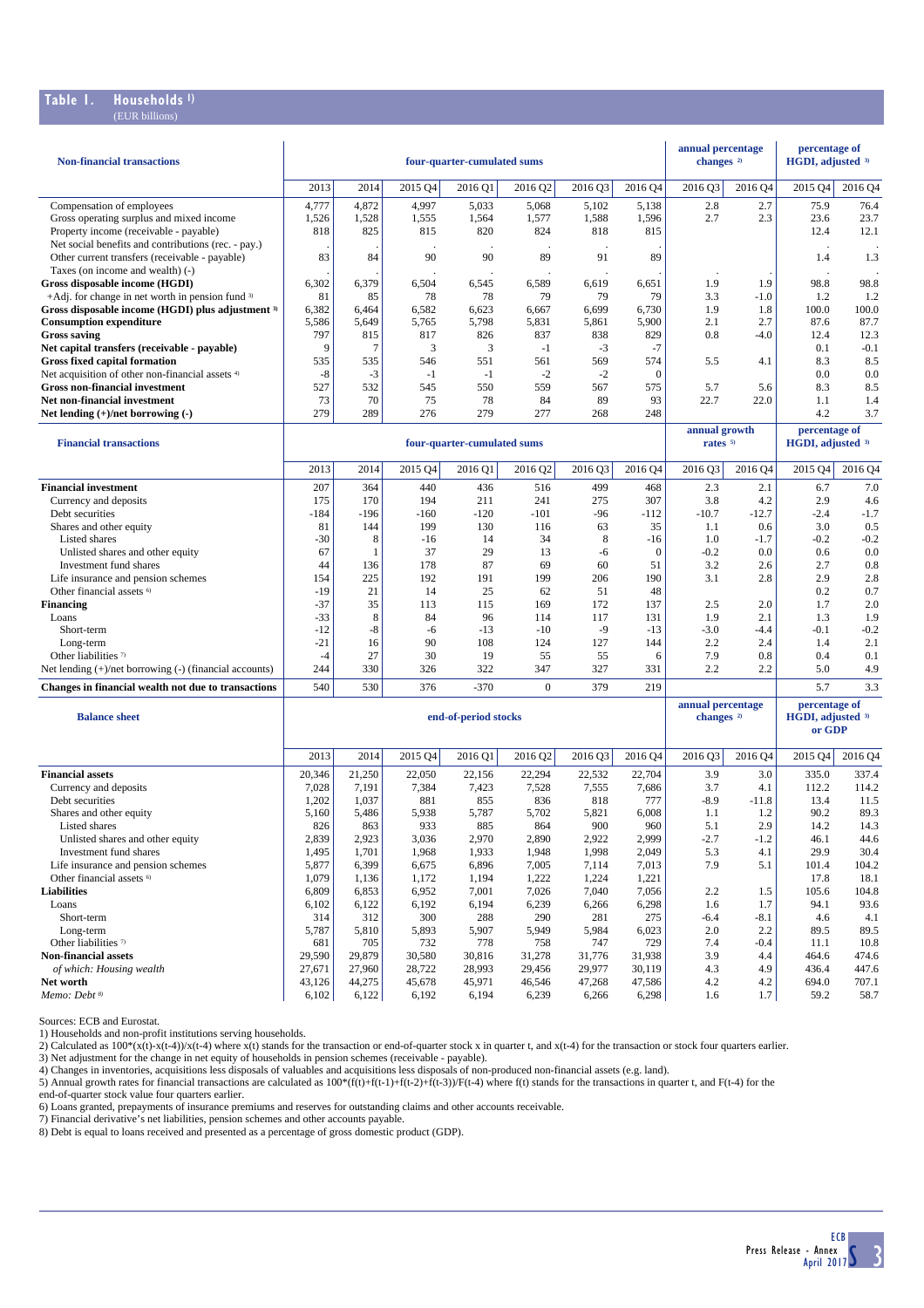### **Table 2. Non-financial corporations**

| <b>Non-financial transactions</b>                           |                 |            |               | four-quarter-cumulated sums |               |             |                | annual percentage<br>changes <sup>1)</sup> |               | percentage of<br><b>GVA or NVA</b> <sup>2)</sup> |               |
|-------------------------------------------------------------|-----------------|------------|---------------|-----------------------------|---------------|-------------|----------------|--------------------------------------------|---------------|--------------------------------------------------|---------------|
|                                                             | 2013            | 2014       | 2015 Q4       | 2016 Q1                     | 2016 Q2       | 2016 03     | 2016 Q4        | 2016 03                                    | 2016 Q4       | 2015 Q4                                          | 2016 04       |
| Gross value added (GVA)                                     | 5.165           | 5.303      | 5.524         | 5.567                       | 5,622         | 5.659       | 5,692          | 2.7                                        | 2.3           | 100.0                                            | 100.0         |
| Net value added (NVA)                                       | 4,155           | 4,276      | 4,445         | 4,482                       | 4,530         | 4,561       | 4,588          | 2.7                                        | 2.3           | 80.5                                             | 80.6          |
| Net entrepreneurial income                                  | 1,356           | 1,411      | 1,533         | 1,529                       | 1,537         | 1.549       | 1,556          | 3.4                                        | 1.9           | 34.5                                             | 33.9          |
| Net disposable income                                       | 187             | 217        | 298           | 311                         | 322           | 341         | 348            |                                            |               | 6.7                                              | 7.6           |
| Adj. for change in net worth in pension fund                |                 |            |               | $\ddot{\phantom{a}}$        | $\cdot$       |             |                |                                            |               |                                                  |               |
| <b>Net saving</b>                                           | 182             | 211        | 291           | 304                         | 315           | 333         | 340            |                                            |               | 6.6                                              | 7.4           |
| Net capital transfers (receivable - payable)                | 67              | 80         | 75            | 73                          | 74            | 71          | 67             |                                            |               | 1.4                                              | 1.2           |
| Consumption of fixed capital                                | 1,010           | 1,028      | 1,079         | 1,085                       | 1,091         | 1,098       | 1,105          | 2.4                                        | 2.6           | 19.5                                             | 19.4          |
| <b>Gross fixed capital formation</b>                        | 1,108           | 1,152      | 1,206         | 1,219                       | 1,236         | 1,247       | 1,278          | 3.6                                        | 9.9           | 21.8                                             | 22.5          |
| Net acquisition of other non-financial assets <sup>3)</sup> | 5               | 36         | 17            | 17                          | 11            | 12          | 5              |                                            |               | 0.3                                              | 0.1           |
| <b>Gross non-financial investment</b>                       | 1,113           | 1,189      | 1,222         | 1,236                       | 1,247         | 1,259       | 1,283          | 3.8                                        | 8.0           | 22.1                                             | 22.5          |
| Net non-financial investment                                | 102             | 161        | 143           | 151                         | 156           | 161         | 178            | 16.2                                       | 49.7          | 2.6                                              | 3.1           |
| Net lending (+)/net borrowing (-)                           | 146             | 130        | 223           | 227                         | 233           | 244         | 229            |                                            |               | 4.0                                              | 4.0           |
|                                                             |                 |            | annual growth |                             | percentage of |             |                |                                            |               |                                                  |               |
| <b>Financial transactions</b>                               |                 |            |               | four-quarter-cumulated sums |               |             |                | rates <sup>4)</sup>                        |               | <b>GVA</b>                                       |               |
|                                                             | 2013            | 2014       | 2015 Q4       | 2016 Q1                     | 2016 Q2       | 2016 O3     | 2016 Q4        | 2016 03                                    | 2016 Q4       | 2015 Q4                                          | 2016 Q4       |
| <b>Financial investment</b>                                 | 389             | 465        | 768           | 768                         | 785           | 739         | 707            | 3.6                                        | 3.3           | 13.9                                             | 12.4          |
| Currency and deposits                                       | 106             | 42         | 104           | 155                         | 153           | 153         | 168            | 6.8                                        | 7.3           | 1.9                                              | 2.9           |
| Debt securities                                             | $-35$           | $-32$      | $-36$         | 30                          | 34            | 31          | $\overline{4}$ | 11.9                                       | 1.4           | $-0.7$                                           | 0.1           |
| Loans                                                       | 15              | 124        | 136           | 113                         | 104           | 70          | 93             | 1.8                                        | 2.3           | 2.5                                              | 1.6           |
| Shares and other equity                                     | 106             | 252        | 379           | 351                         | 370           | 400         | 395            | 4.0                                        | 3.8           | 6.9                                              | 6.9           |
| Listed shares                                               | $-1$            | $-13$      | 37            | 65                          | 77            | 77          | 69             | 6.7                                        | 5.5           | 0.7                                              | 1.2           |
| Unlisted shares and other equity                            | 104             | 270        | 304           | 284                         | 290           | 316         | 307            | 3.8                                        | 3.5           | 5.5                                              | 5.4           |
| Investment fund shares                                      | 3               | $-6$       | 38            | $\overline{c}$              | 3             | $\tau$      | 20             | 1.4                                        | 4.2           | 0.7                                              | 0.3           |
| Other financial assets <sup>5)</sup>                        | 197             | 79         | 185           | 119                         | 123           | 85          | 47             |                                            |               | 3.3                                              | 0.8           |
| <b>Financing</b>                                            | 208             | 377        | 596           | 584                         | 622           | 553         | 560            | 1.9                                        | 1.8           | 10.8                                             | 9.8           |
| Debt securities                                             | 86              | 40         | 58            | 46                          | 65            | 72          | 81             | 5.8                                        | 6.4           | 1.0                                              | 1.4           |
| Short-term                                                  | $-5$<br>90      | -14        | $\Omega$      | $\mathbf{0}$                | $-6$<br>72    | $-9$<br>81  | $-1$           | $-11.5$                                    | $-1.9$        | 0.0                                              | 0.0           |
| Long-term                                                   |                 | 55         | 58            | 46                          |               |             | 82             | 6.9                                        | 6.8           | 1.0                                              | 1.4           |
| Loans<br>Short-term                                         | $-105$<br>$-24$ | 186<br>103 | 129<br>$-37$  | 190<br>28                   | 209<br>16     | 96<br>$-51$ | 114<br>$-45$   | 1.0<br>$-1.8$                              | 1.2<br>$-1.7$ | 2.3<br>$-0.7$                                    | 2.0<br>$-0.8$ |
|                                                             | $-80$           | 83         | 166           | 162                         | 192           | 147         | 159            | 2.1                                        | 2.3           | 3.0                                              | 2.8           |
| Long-term<br>Shares and other equity                        | 213             | 228        | 373           | 333                         | 280           | 282         | 270            | 1.8                                        | 1.7           | 6.8                                              | 4.7           |
| Listed shares                                               | 46              | 36         | 79            | 58                          | 39            | 48          | 65             | 1.0                                        | 1.3           | 1.4                                              | 1.1           |
| Unlisted shares and other equity                            | 167             | 192        | 294           | 275                         | 241           | 234         | 205            | 2.2                                        | 1.9           | 5.3                                              | 3.6           |
| Pension schemes                                             | $\overline{4}$  | 6          | 5             | 5                           | 6             | 6           | 6              | 1.6                                        | 1.6           | 0.1                                              | 0.1           |
| Trade credits and advances                                  | $-1$            | $-37$      | 97            | 81                          | 58            | 69          | 95             | 2.7                                        | 3.6           | 1.8                                              | 1.7           |
| Other liabilities <sup>6)</sup>                             | 10              | $-46$      | $-65$         | $-71$                       | 5             | 28          | $-6$           |                                            |               | $-1.2$                                           | $-0.1$        |
| Net lending $(+)/$ net borrowing $(-)$ (financial accounts) | 181             | 88         | 172           | 184                         | 163           | 185         | 147            |                                            |               | 3.1                                              | 2.6           |
|                                                             |                 |            |               |                             |               |             |                | annual percentage                          |               | percentage of                                    |               |

| <b>Financial balance sheet</b>       |        |        | end-of-period stocks |         | changes <sup>1)</sup> |         | GVA or GDP $\sqrt{n}$ |         |         |         |         |
|--------------------------------------|--------|--------|----------------------|---------|-----------------------|---------|-----------------------|---------|---------|---------|---------|
|                                      | 2013   | 2014   | 2015 Q4              | 2016 Q1 | 2016 Q2               | 2016 Q3 | 2016 Q4               | 2016 Q3 | 2016 Q4 | 2015 04 | 2016 Q4 |
| <b>Financial investment</b>          | 18,653 | 19,762 | 21,289               | 20,892  | 21,036                | 21,509  | 21,971                | 4.2     | 3.2     | 385.4   | 386.0   |
| Currency and deposits                | 2,067  | 2,169  | 2,298                | 2,301   | 2,332                 | 2,406   | 2,472                 | 7.0     | 7.6     | 41.6    | 43.4    |
| Debt securities                      | 314    | 295    | 256                  | 287     | 292                   | 288     | 252                   | 9.5     | $-1.7$  | 4.6     | 4.4     |
| Loans                                | 3,672  | 3,849  | 4.057                | 4,042   | 4,049                 | 4,083   | 4,204                 | 3.2     | 3.6     | 73.5    | 73.9    |
| Shares and other equity              | 8,707  | 9,407  | 10,395               | 10,069  | 10,068                | 10,433  | 10,671                | 4.5     | 2.7     | 188.2   | 187.5   |
| <b>Listed shares</b>                 | 1,101  | 1,099  | 1,249                | 1,174   | 1,170                 | 1,253   | 1,304                 | 9.6     | 4.5     | 22.6    | 22.9    |
| Unlisted shares and other equity     | 7,189  | 7,881  | 8,675                | 8,441   | 8,440                 | 8,692   | 8,861                 | 3.8     | 2.2     | 157.0   | 155.7   |
| Investment fund shares               | 417    | 427    | 471                  | 453     | 458                   | 488     | 505                   | 4.5     | 7.1     | 8.5     | 8.9     |
| Other financial assets <sup>5)</sup> | 3,893  | 4,042  | 4,283                | 4,195   | 4,293                 | 4,301   | 4,373                 |         |         | 77.5    | 76.8    |
| <b>Financing</b>                     | 27,642 | 28,707 | 30,635               | 30,108  | 30,233                | 30,762  | 31,259                | 3.2     | 2.0     | 554.6   | 549.1   |
| Debt securities                      | 1,087  | 1,220  | 1,259                | 1,281   | 1,316                 | 1,346   | 1,335                 | 7.9     | 6.1     | 22.8    | 23.5    |
| Short-term                           | 70     | 57     | 57                   | 67      | 65                    | 65      | 56                    | $-12.4$ | $-2.8$  | 1.0     | 1.0     |
| Long-term                            | 1,017  | 1,163  | 1,202                | 1,214   | 1,251                 | 1,281   | 1,280                 | 9.1     | 6.5     | 21.8    | 22.5    |
| Loans                                | 8,940  | 9,225  | 9,704                | 9,725   | 9,868                 | 9,788   | 9,817                 | 0.8     | 1.2     | 175.7   | 172.5   |
| Short-term                           | 2,550  | 2,713  | 2,707                | 2,717   | 2,754                 | 2,683   | 2,648                 | $-3.7$  | $-2.2$  | 49.0    | 46.5    |
| Long-term                            | 6,390  | 6,511  | 6,997                | 7,008   | 7,114                 | 7,105   | 7,169                 | 2.7     | 2.5     | 126.7   | 125.9   |
| Shares and other equity              | 13,974 | 14,677 | 15,973               | 15,539  | 15,385                | 15,932  | 16,297                | 4.1     | 2.0     | 289.2   | 286.3   |
| <b>Listed shares</b>                 | 4,140  | 4,397  | 4.940                | 4,733   | 4,644                 | 4,932   | 5,105                 | 6.9     | 3.3     | 89.4    | 89.7    |
| Unlisted shares and other equity     | 9,834  | 10,280 | 11,032               | 10,807  | 10,741                | 11,000  | 11,192                | 2.9     | 1.4     | 199.7   | 196.6   |
| Pension schemes                      | 360    | 366    | 372                  | 373     | 375                   | 376     | 378                   | 1.7     | 1.7     | 6.7     | 6.6     |
| Trade credits and advances           | 2,516  | 2,495  | 2,635                | 2,582   | 2,643                 | 2,640   | 2,744                 | 3.2     | 4.1     | 47.7    | 48.2    |
| Other liabilities <sup>6)</sup>      | 765    | 724    | 693                  | 608     | 646                   | 679     | 688                   |         |         | 12.5    | 12.1    |
| Memo: Debt <sup>8)</sup>             | 12,903 | 13,306 | 13,970               | 13,961  | 14,202                | 14,151  | 14,274                | 1.9     | 2.2     | 133.6   | 133.1   |

Sources: ECB and Eurostat.

1) Calculated as 100\*(x(t)-x(t-4))/x(t-4) where x(t) stands for the transaction or end-of-quarter stock x in quarter t, and x(t-4) for the transaction or stock four quarters earlier.<br>2) As a percentage of net value added i

4) Calculated as  $100*(f(t)+f(t-1)+f(t-2)+f(t-3))$ /F(t-4) where  $f(t)$  stands for the transactions in quarter t, and F(t-4) for the end-of-quarter stock value four quarters earlier.

5) Other accounts receivable, and prepayments of insurance premiums and reserves for outstanding claims.

6) Other accounts payable without trade credits and advances, financial derivative's net liabilities and deposits.<br>7) As a percentage of gross domestic product in the case of debt.<br>8) Loans received, debt securities issued

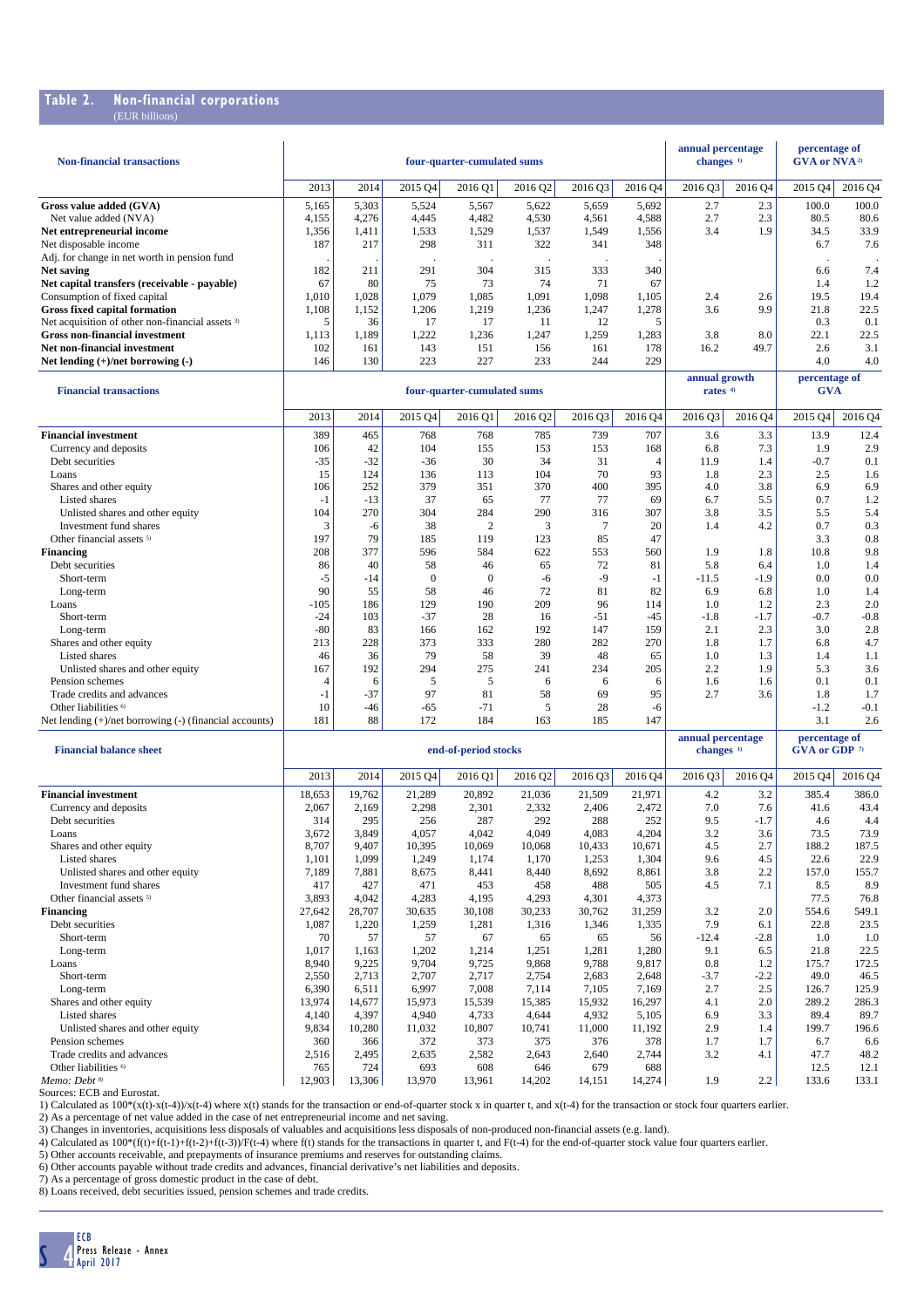#### **Table 3. General government** (EUR billions)

| <b>Non-financial transactions</b>                           |       |       | four-quarter-cumulated sums | annual percentage<br>changes $1$ |         | percentage<br>of GNDI |         |         |         |         |                |
|-------------------------------------------------------------|-------|-------|-----------------------------|----------------------------------|---------|-----------------------|---------|---------|---------|---------|----------------|
|                                                             | 2013  | 2014  | 2015 Q4                     | 201601                           | 2016 Q2 | 2016 Q3               | 2016 Q4 | 2016 03 | 2016 04 | 2015 04 | 2016 04        |
| Net disposable income (GNDI)                                |       |       |                             |                                  |         |                       |         |         |         |         |                |
| <b>Consumption expenditure</b>                              | 2,094 | 2.126 | 2,165                       | 2.179                            | 2,194   | 2,207                 | 2.221   | 2.5     | 2.4     |         |                |
| Net saving                                                  |       |       |                             |                                  |         |                       |         |         |         |         |                |
| Consumption of fixed capital                                |       |       |                             |                                  |         |                       |         |         |         |         | $\blacksquare$ |
| Net capital transfers (receivable - payable)                |       |       |                             |                                  |         |                       |         |         |         |         | $\blacksquare$ |
| Gross fixed capital formation                               |       |       |                             |                                  |         |                       |         |         |         |         | $\blacksquare$ |
| Net acquisition of other non-financial assets <sup>2)</sup> |       |       |                             |                                  |         |                       |         |         |         |         | . .            |
| Net lending $(+)/$ net borrowing $(-)$                      |       |       |                             |                                  |         |                       |         |         |         |         | . .            |

| <b>Financial transactions</b>                               |                |              | four-quarter-cumulated sums | annual growth<br>rates <sup>3</sup> |          | percentage<br>of GNDI |         |         |         |         |              |
|-------------------------------------------------------------|----------------|--------------|-----------------------------|-------------------------------------|----------|-----------------------|---------|---------|---------|---------|--------------|
|                                                             | 2013           | 2014         | 2015 Q4                     | 2016 Q1                             | 2016 Q2  | 2016 Q3               | 2016 Q4 | 2016 Q3 | 2016 Q4 | 2015 Q4 | 2016 Q4      |
| Net acquisition of financial assets                         | 125            | 105          | 13                          | 26                                  | 62       | $-15$                 | 36      | $-0.3$  | 0.7     |         |              |
| Financial investment <sup>4)</sup>                          | 88             | 57           | -4                          | 48                                  | 84       | $\overline{c}$        | 34      | 0.1     | 0.8     |         |              |
| Currency and deposits                                       | $-50$          | 32           | 29                          | 48                                  | 94       | 34                    | 18      | 3.8     | 2.1     |         |              |
| Debt securities                                             | $-23$          | $-46$        | $-43$                       | $-35$                               | $-49$    | $-56$                 | $-24$   | $-12.1$ | $-5.3$  |         | ٠            |
| Loans                                                       | 122            | 72           | 22                          | 32                                  | 39       | 20                    | 21      | 2.1     | 2.1     |         | ٠            |
| Short-term                                                  | 5              | 18           |                             | 9                                   | 18       | 4                     | $-3$    | 2.5     | $-1.5$  |         | ٠            |
| Long-term                                                   | 117            | 54           | 15                          | 23                                  | 21       | 17                    | 24      | 2.0     | 2.9     |         | ٠            |
| Shares and other equity                                     | 38             | $-1$         | $-13$                       | 3                                   | $\Omega$ |                       | 19      | 0.2     | 1.0     |         | ٠            |
| <b>Listed shares</b>                                        | 30             | -6           | $-2$                        | $\overline{2}$                      |          | 3                     |         | 1.0     | 1.8     |         | ٠            |
| Unlisted shares and other equity                            | 10             |              | $-11$                       | -4                                  | -6       | -6                    | q       | $-0.4$  | 0.7     |         | ٠            |
| Investment fund shares                                      | $-2$           | -2           | $\Omega$                    |                                     | 5        | $\overline{7}$        |         | 3.3     | 2.0     |         |              |
| Other financial assets <sup>5)</sup>                        | 38             | 48           | 18                          | $-23$                               | $-22$    | $-17$                 | $\sim$  |         |         |         | $\bullet$    |
| Net incurrence of liabilities                               |                |              |                             |                                     |          |                       |         |         |         |         | ٠            |
| Financing <sup>4)</sup>                                     |                |              |                             |                                     |          |                       |         |         |         |         | ٠            |
| Currency and deposits                                       | $\overline{2}$ | $\mathbf{3}$ | 21                          | 23                                  | 19       | 22                    |         | 7.1     | 1.7     |         | ٠            |
| Debt securities                                             | 308            | 234          | 163                         | 170                                 | 173      | 145                   | 171     | 1.7     | 2.0     |         | ٠            |
| Short-term                                                  | $-29$          | $-30$        | $-52$                       | $-52$                               | $-17$    | $-25$                 | $-13$   | $-4.3$  | $-2.4$  |         | $\mathbf{r}$ |
| Long-term                                                   | 337            | 264          | 215                         | 222                                 | 190      | 171                   | 184     | 2.1     | 2.3     |         | ٠            |
| Loans                                                       | 88             | 95           | $-2$                        | 14                                  | 61       | 10                    | $-12$   | 0.4     | $-0.5$  |         | ٠            |
| Short-term                                                  | $-33$          | 14           | $-2$                        | $-18$                               | 36       | $\overline{4}$        | -8      | 1.4     | $-2.8$  |         | ٠            |
| Long-term                                                   | 120            | 81           | $\mathbf{0}$                | 32                                  | 25       | 6                     | -5      | 0.3     | $-0.2$  |         | ٠            |
| Other liabilities <sup>6)</sup>                             |                |              |                             |                                     |          | $\cdot$               |         |         |         |         |              |
| Net lending $(+)/$ net borrowing $(-)$ (financial accounts) |                |              |                             |                                     |          |                       |         |         |         |         | ٠            |

| <b>Financial balance sheet</b>            |         |         |         | end-of-period stocks |         | changes <sup>1)</sup> |         | of GNDI |         |         |         |
|-------------------------------------------|---------|---------|---------|----------------------|---------|-----------------------|---------|---------|---------|---------|---------|
|                                           | 2013    | 2014    | 2015 Q4 | 2016 Q1              | 2016 Q2 | 2016 Q3               | 2016 Q4 | 2016 Q3 | 2016 Q4 | 2015 04 | 2016 Q4 |
| <b>Financial assets</b>                   | 4,805   | 5,050   | 5,039   | 5,109                | 5,175   | 5,113                 | 5,099   | 0.5     | 1.2     |         |         |
| <b>Financial investment</b> <sup>4)</sup> | 3,921   | 4,123   | 4,109   | 4,191                | 4,271   | 4,188                 | 4,191   | 1.6     | 2.0     |         | ٠       |
| Currency and deposits                     | 749     | 809     | 842     | 937                  | 1,012   | 924                   | 862     | 3.7     | 2.4     |         |         |
| Debt securities                           | 502     | 493     | 453     | 446                  | 432     | 419                   | 432     | $-9.8$  | $-4.7$  |         |         |
| Loans                                     | 954     | 1,031   | 990     | 989                  | 1,005   | 991                   | 1,013   | 1.5     | 2.3     |         | ٠       |
| Short-term                                | 144     | 163     | 170     | 160                  | 171     | 160                   | 169     | 2.0     | $-0.6$  |         |         |
| Long-term                                 | 810     | 868     | 820     | 830                  | 834     | 831                   | 844     | 1.4     | 2.9     |         |         |
| Shares and other equity                   | 1,716   | 1,790   | 1,823   | 1,818                | 1,822   | 1,854                 | 1,884   | 3.5     | 3.3     |         |         |
| Listed shares                             | 309     | 303     | 304     | 288                  | 276     | 290                   | 300     | 0.6     | $-1.2$  |         | ٠       |
| Unlisted shares and other equity          | 1,215   | 1,282   | 1,303   | 1,302                | 1,314   | 1,321                 | 1,343   | 2.4     | 3.1     |         |         |
| Investment fund shares                    | 192     | 205     | 217     | 229                  | 232     | 242                   | 240     | 14.7    | 10.8    |         |         |
| Other financial assets <sup>5)</sup>      | 885     | 927     | 930     | 919                  | 904     | 924                   | 908     |         |         |         |         |
| <b>Liabilities</b>                        | 11,377  | 12,343  | 12,472  | 12,808               | 12,975  | 12,954                | 12,711  | 3.6     | 1.9     |         | ٠       |
| Financing <sup>4)</sup>                   | 10,535  | 11,468  | 11,559  | 11,873               | 12,036  | 11,998                | 11,763  | 4.0     | 1.8     |         | ٠       |
| Currency and deposits                     | 283     | 295     | 318     | 311                  | 322     | 332                   | 331     | 7.8     | 4.0     |         |         |
| Debt securities                           | 7,766   | 8,592   | 8,715   | 9,035                | 9,176   | 9,167                 | 8,917   | 4.9     | 2.3     |         |         |
| Short-term                                | 621     | 597     | 550     | 572                  | 573     | 565                   | 538     | $-4.0$  | $-2.2$  |         |         |
| Long-term                                 | 7,144   | 7,995   | 8,164   | 8,463                | 8,603   | 8,602                 | 8,379   | 5.5     | 2.6     |         |         |
| Loans                                     | 2,487   | 2,581   | 2,527   | 2,528                | 2,538   | 2,499                 | 2,515   | 0.4     | $-0.5$  |         | ٠       |
| Short-term                                | 261     | 277     | 277     | 297                  | 309     | 276                   | 289     | 1.6     | 4.1     |         | ٠       |
| Long-term                                 | 2,226   | 2,304   | 2,250   | 2,231                | 2,229   | 2,224                 | 2,226   | 0.3     | $-1.1$  |         |         |
| Other liabilities <sup>6)</sup>           | 842     | 876     | 913     | 934                  | 939     | 956                   | 948     |         |         |         |         |
| Memo: Government debt (at nominal value)  | 9,072.3 | 9,326.3 | 9,449.3 | 9,607.9              | 9,679.2 | 9,614.6               |         |         |         |         |         |

Sources: ECB and Eurostat.

1) Annual percentage changes are calculated as 100\*(x(t)-x(t-4))/x(t-4) where x(t) stands for the transaction or end-of-quarter stock x in quarter t, and x(t-4) for the transaction or stock four quarters earlier.<br>2) Changes in inventories, acquisitions less disposals of valuables and acquisitions less disposals of non-produced non-financial assets.<br>3) Annual growth rates for financial transactions ar

end-of-quarter stock value four quarters earlier.

4) In line with existing conventions, the financing of the government excludes the net incurrence of liabilities via financial derivatives, shares and other equity, pension schemes and other accounts payable, and the financial investment of the government excludes financial derivatives, prepayments of insurance premiums and reserves for outstanding claims and other accounts receivable.

5) Other accounts receivable, financial derivatives and prepayments of insurance premiums and reserves for outstanding claims.<br>6) Other accounts payable, pension fund reserves, financial derivatives and unlisted shares and

**annual percentage percentage**